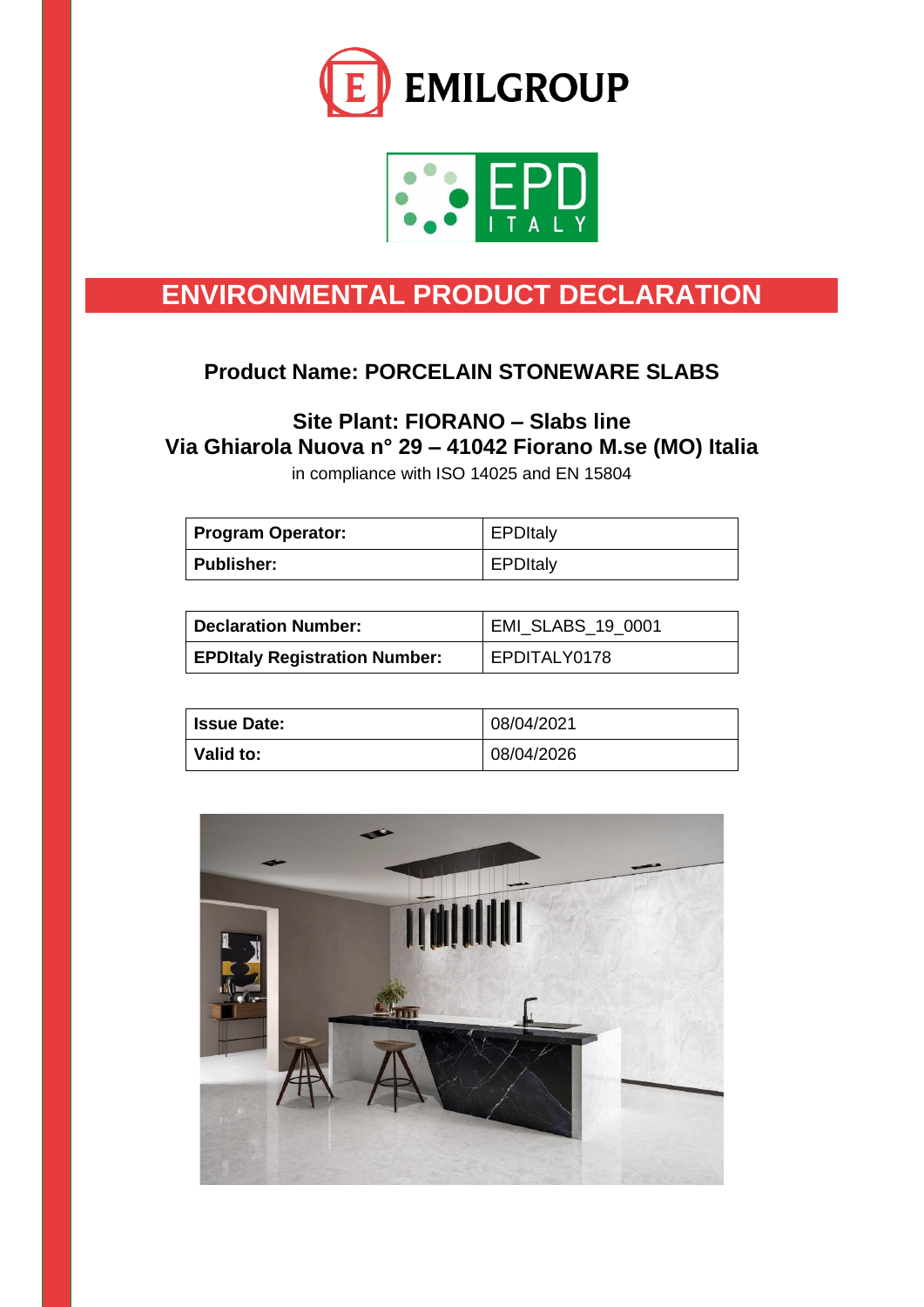

## **1. GENERAL INFORMATIONS**

| <b>EPD OWNER:</b>                    | Emilceramica S.r.l. a socio unico<br>via Ghiarola Nuova, nº 29 - 41042, Fiorano M.se (MO), Italy                                                                                                                                                                                                                        |
|--------------------------------------|-------------------------------------------------------------------------------------------------------------------------------------------------------------------------------------------------------------------------------------------------------------------------------------------------------------------------|
| <b>PLANT INVOLVED IN THE</b><br>EPD: | Plant of Fiorano - slabs line<br>via Ghiarola Nuova nº 29 - 41042 Fiorano M.se (MO), Italy                                                                                                                                                                                                                              |
| <b>FIELD OF APPLICATION:</b>         | Porcelain stoneware slabs, object of this study, are intended to be applied to both<br>floor and wall claddings and to be installed both indoors and outdoors for residential,<br>non-residential and commercial use.                                                                                                   |
| <b>PROGRAM OPERATOR:</b>             | <b>EPDITALY</b> (www.epditaly.it)<br>via Gaetano De Castillia nº 10 - 20124 Milano, Italy                                                                                                                                                                                                                               |
|                                      | This declaration has been developed referring to EPDItaly, following the General<br>Program Instruction; further information and the document itself are available at:<br>www.epditaly.it.                                                                                                                              |
|                                      | CEN standard EN 15804 served as the core PCR (PCR ICMQ-001/15 rev 2.1). PCR<br>review was conducted by Daniele Pace - info@epditaly.it                                                                                                                                                                                  |
| <b>EXTERNAL AUDIT:</b>               | Independent verification of the declaration and data, according to EN ISO<br>14025:2010.                                                                                                                                                                                                                                |
|                                      | $\Box$ Internal<br>$\boxtimes$ External                                                                                                                                                                                                                                                                                 |
|                                      | Third party verifier: ICMQ S.p.A., via Gaetano De Castillia n°10 - 20124 Milano, Italy<br>(www.icmq.it). Accredited by: Accredia.                                                                                                                                                                                       |
|                                      |                                                                                                                                                                                                                                                                                                                         |
| <b>CPC CODE:</b>                     | 37370                                                                                                                                                                                                                                                                                                                   |
| <b>COMPANY CONTACT:</b>              | Silvia Serri<br>via Ghiarola Nuova, nº 29 - 41042, Fiorano M.se (MO), Italy<br>ambiente@emilceramicagroup.it                                                                                                                                                                                                            |
| <b>TECHNICAL SUPPORT:</b>            | Sphera <sup>®</sup><br>sphera Italia<br>via Bovini nº41, Ravenna (IT) www.thinkstep.com                                                                                                                                                                                                                                 |
| <b>COMPARABILITY:</b>                | Environmental statements published within the same product category, but from<br>different programs, may not be comparable. In particular, EPDs of construction<br>products may not be comparable if they do not comply with EN 15804.                                                                                  |
| LIABILITY:                           | Emilceramica S.r.l. relieves EPDItaly from any non-compliance with the<br>environmental legislation self-declared by Emilceramica. The holder of the declaration<br>will be responsible for the information and supporting evidence; EPDItaly disclaims<br>any liability regarding the manufacturer's information data. |
| <b>REFERENCE DOCUMENT:</b>           | This declaration is based on the EPDItaly regulation, available on the website<br>www.epditaly.com                                                                                                                                                                                                                      |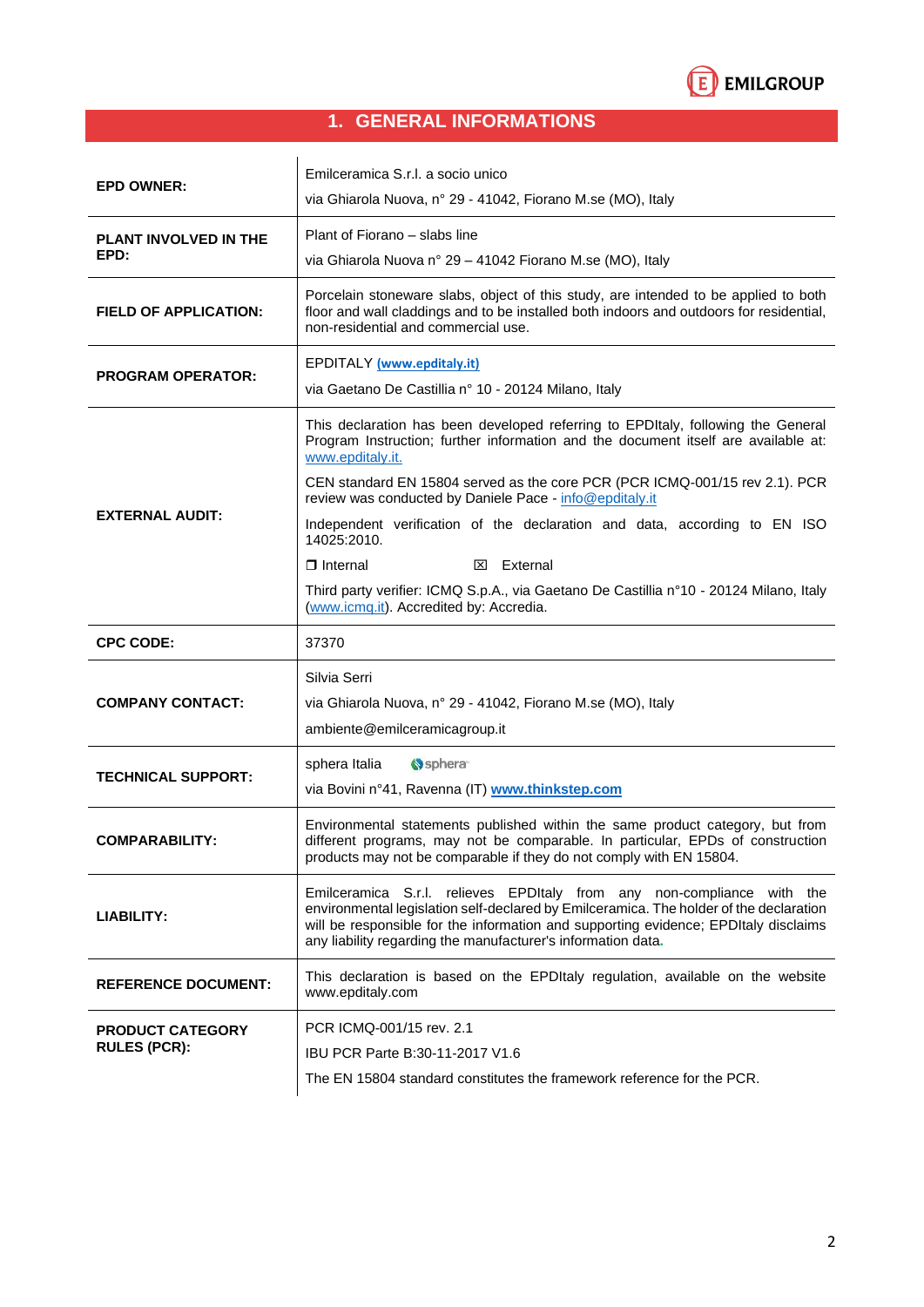

## **2. THE COMPANY**



Emilceramica – Headquarter

Founded in 1961, Emilceramica is a company that in over 50 years of history has established itself as one of the benchmarks of the Italian ceramic industry. Its strategy of constant technological innovation and commercial openness has over time contributed to consolidating its leadership, positioning the company in the market segment defined as "top of the range". In its production facilities, with a capacity of over 9 million square metres per year, it designs, develops, produces and distributes porcelain stoneware tiles and slabs.

Today the company is very actively involved at an international level, with a percentage of exports exceeding 80% of its products marketed through the EMILCERAMICA, ERGON, PROVENZA, VIVA and LEVEL brands. Present in over 5500 sales outlets in more than 70 countries around the world, in order to promptly satisfy requests from 4 continents, Emilceramica has set up a number of subsidiaries that operate in full synergy with the Italian headquarters: Emil Germany, covering the German market; Emil America, serving the North American market with 4 distribution hubs located throughout the country and a dedicated sales team; Emil Asia, based in Hong Kong to serve the Asian market; Emil Russia and Emil India complete Emilceramica international presence.

The company has about 450 employees and two production sites in Italy; every year it invests and dedicates specialized technicians to the development of new refined and original ceramic solutions, drawing inspiration from materials of various kinds - woods, quartzes, cements, marbles, textiles - to express creativity and elegance in the name of Made in Italy excellence. Attention to detail is Emilceramica great passion, curiosity and attention to new trends are fundamental elements for its innovative ideas and original proposals.

With dedication, the research and development team transform ideas into new projects and products, paying attention to every detail in the various phases of design and industrial production.

After a careful selection of the most valuable raw materials, production goes live with meticulous mixing, grinding, drying, glazing and digital printing operations using cutting-edge technology. The materials are then fired and finally individually controlled by optical systems of absolute precision, under the supervision of specialized operators.

Since April 2017 Emilceramica has been part of Mohawk Industries Inc., the world's leading industrial group in the flooring sector, listed on the New York Stock Exchange. Emilceramica also manufactures products for the Mohawk, Daltile and American Olean brands.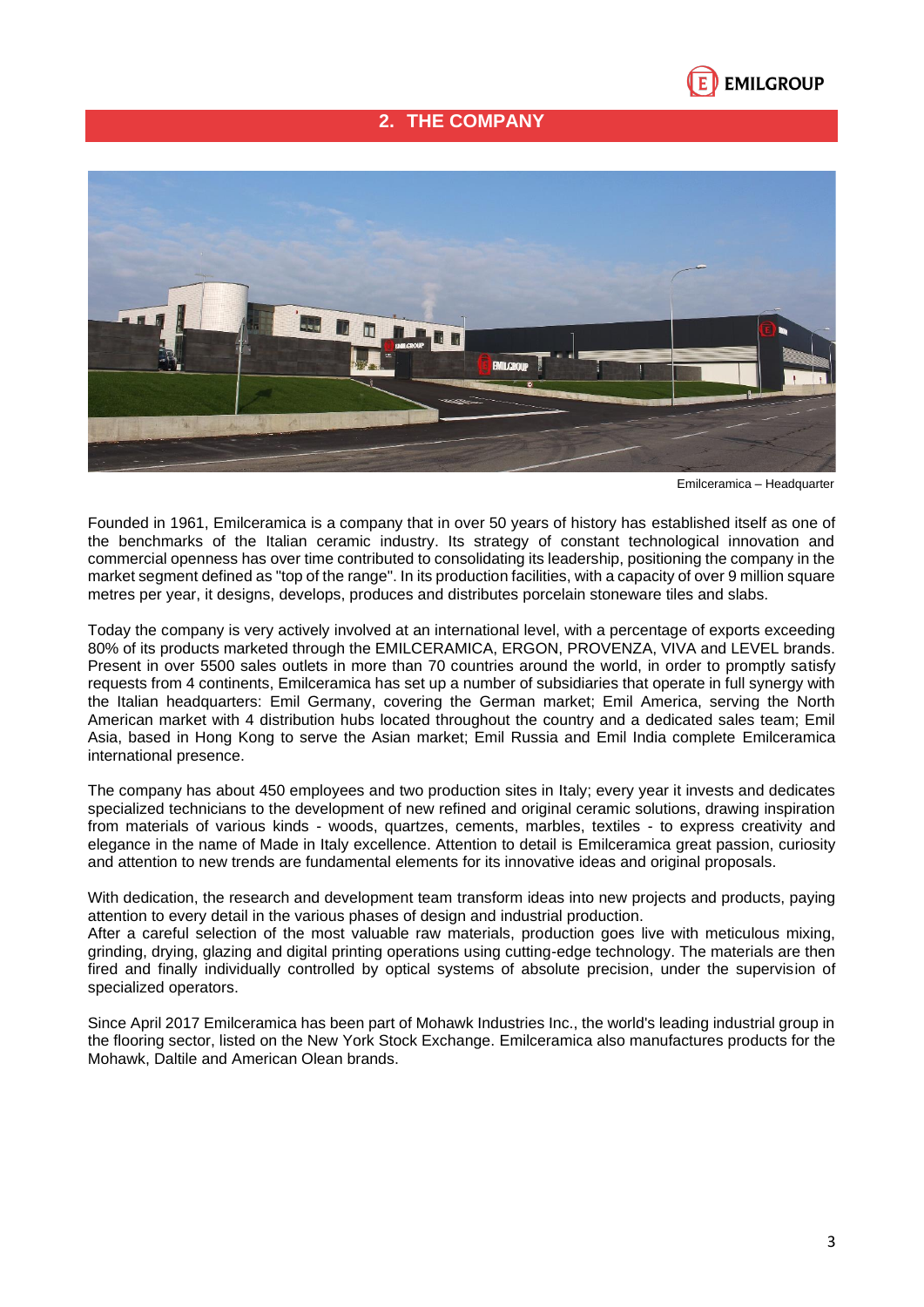

#### *Management systems, environmental and quality labels:*

Emilceramica obtained in 1997 the certification of its Quality Management System in compliance with ISO 9001: the guiding principle of all company activities is the satisfaction of its customers' needs with products of innovative design and reliable quality standards, obtained through the continuous improvement of products and processes.

In 2011 Emilceramica certified its Environmental Management System implemented in accordance with ISO 14001. The company is committed to defining products and processes aimed at constantly reducing their environmental impact through the recovery of wastewater, the reuse of processing waste and sludge, the cogeneration of electricity, the predominant use of recycled materials in paper and plastic packaging, the conscious choice of raw materials, plants and machinery, and process optimization.

In addition to complying with the provisions of current health and safety legislation, Emilceramica has strengthened its commitment by adopting the additional requirements of its Occupational Health and Safety Management System, which it certified in 2014 in accordance with BS OHSAS 18001, moving in 2020 to the new international standard ISO 45001.

Lastly, in 2016, Emilceramica certified its Energy Management System implemented in accordance with ISO 50001, a tangible sign of its daily commitment to the conscious, careful and responsible use of energy.

Products by Emilceramica comply with the following standards:

- /2014/C 259/01 Regulation (EU) No 305/2011/ of the European Parliament and of the Council of 9 March 2011 laying down harmonised conditions for the marketing of construction products and repealing Council Directive 89/106/EEC.
- /ISO 13006/ Ceramic tiles Definitions, classification, characteristics and marking
- /EN 14411/ Ceramic tiles Definitions, classification, characteristics, evaluation of conformity and marking
- OBUPEC/QB32 Marque QB/ Annexe technique et administrative de la certification QB: Carreaux céramiques pour revêtements de sol
- /DEVL1104875A/ Ministère de l'écologie, du développement durable, des transports et du logement - Arrêté du 19 avril 2011 relatif à l'étiquetage des produits de construction ou de revêtement de mur ou de sol et des peintures et vernis sur leurs émissions de polluants volatils



• /GREENGUARD GOLD/ Indoor Air Quality Certification - ASTM Standards D-5116 and D-6670;



**SASO**<br>• WHIT WAS /SAUDI QUALITY MARK/ SASO-ISO 13006 and QMS – CR – 10 – 14 (Saudi Standards, Metrology and Quality Organization, Process of Granting Utilization Permit for a Ceramic Tiles)

**CCC** 

- /CNCA-C21-01/ Implementation rules for porcelain tiles
- /TIS.2508-2555/ Thai Industrial Standard Ceramic tiles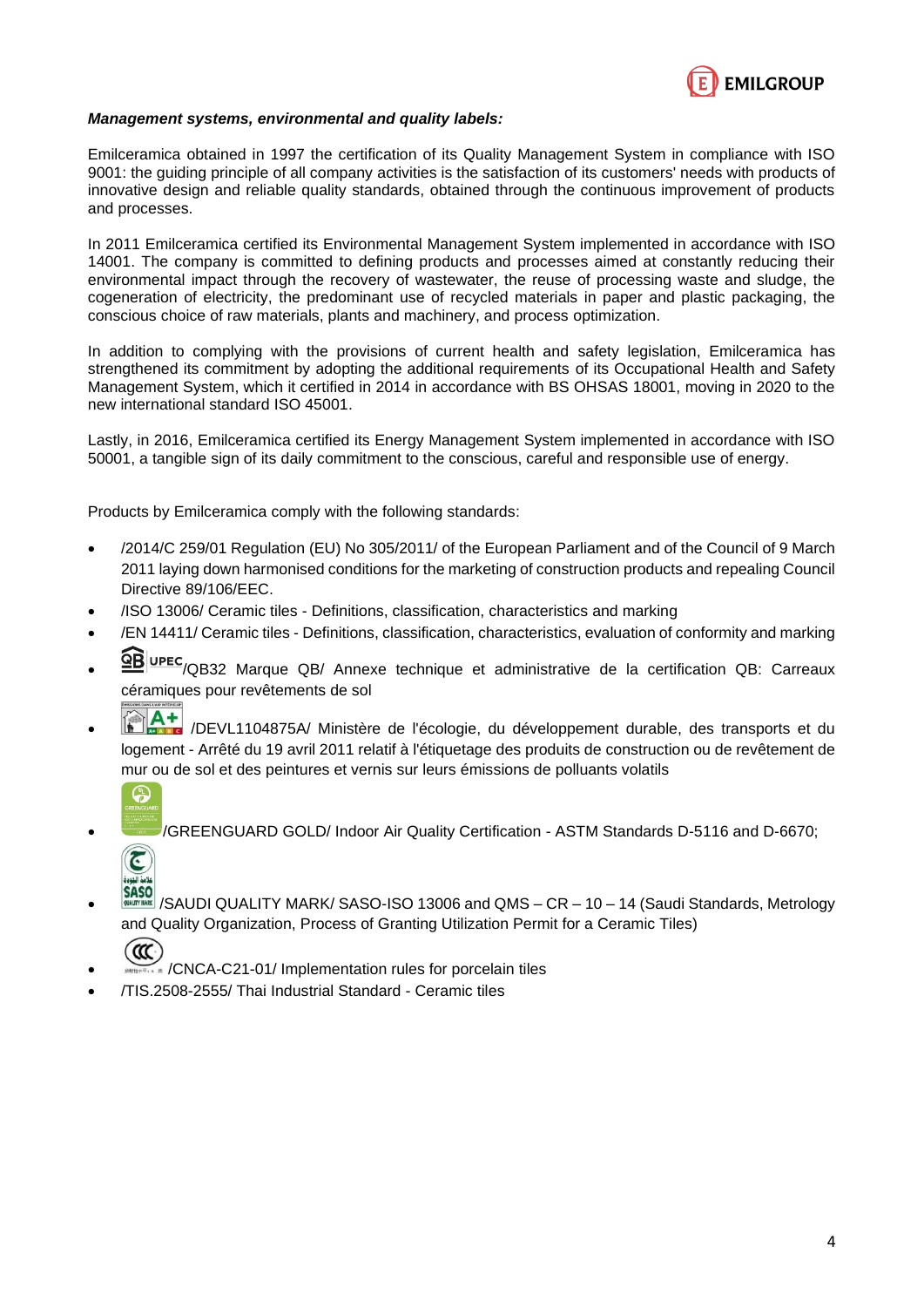

## **3. SCOPE AND TYPE OF EPD**

The entire life cycle of the product (type of EPD: « cradle-to-grave ») and the Modules described below are considered:

*Modules A1-A3 include those processes that provide energy and material input for the system (A1), transport up to the factory gate of the plant (A2), manufacturing processes, water consumption, ancillary materials, as well as waste processing, liquid and gas emissions (A3).*

*Module A4 includes the transport from the production site to the customer or to the point of installation of the tiles.*

*Module A5 considers all tile installation steps (like adhesives consumption) also packaging waste processing (recycling, incineration, disposal). Credits from energy and material substitution are declared in module D.*

*Module B1 considers the use of tiles. During the use of ceramic tiles, no hazardous indoor emissions are expected to occur.* 

*Module B2 includes the cleaning of the tiles. Provision of water, cleaning agent for the cleaning of the tiles, including wastewater treatment are considered.*

*Modules B3-B4-B5 are related to the repair, replacement and refurbishment of the tiles. If the tiles are properly installed no repair, replacement or refurbishment processes are necessary. For this reason, Modules B3- B4-B5 are not considered.*

*Modules B6-B7 consider energy use for operating building integrated technical systems (B6) and operational water use for technical building-related systems. No operational energy or water use are considered. Cleaning water is declared under B2.* 

*Module C1 is not relevant for the environmental impacts, as it regards demolition and de-construction process of the tiles from the building.* 

*Module C2 considers transportation of the discarded tile to a recycling or disposal process.* 

*Module C3 considers every process (collection, crushing process etc.) properly for recycling the tiles.*

*Module C4 includes all the landfill disposal processes, including pre-treatment and management of the disposal site.* 

*Module D includes benefits from all net flows in the endof-life stage that leave the product boundary system after having passed the end-of-waste stage. Loads from packaging incineration (Module A5) and resulted energy credits (electricity and thermal energy) are declared within module D.*

|                                  | PRODUCT STAGE  |                   | CONSTRUCTION<br>PROCESS STAGE                           |          |           | <b>USE STAGE</b><br>END OF LIFE STAGE |           |                   |                                    |                             |                             | BENEFITS AND LOADS<br>BEYOND THE SYSTEM<br><b>BOUNDARIES</b> |                   |                                |                                                        |                                                        |
|----------------------------------|----------------|-------------------|---------------------------------------------------------|----------|-----------|---------------------------------------|-----------|-------------------|------------------------------------|-----------------------------|-----------------------------|--------------------------------------------------------------|-------------------|--------------------------------|--------------------------------------------------------|--------------------------------------------------------|
| material<br><b>Alddns</b><br>Raw | Transpor       | ත<br>Manufacturin | <b>E</b><br>the<br>o<br>site<br>Transpor<br>gate<br>the | Assembly | Use       | Maintenance                           | Repair    | Replacement       | Refurbishment                      | use<br>Operationa<br>energy | water<br>Operational<br>use | construction<br>olition<br>ξ<br>≏<br>ف                       | <u>ō</u><br>ransı | <b>Buiss</b><br>proce<br>Waste | ಸ<br>U)<br><u>õ</u><br>$\overline{\omega}$<br>$\Omega$ | potential<br>Recycling<br>Reuse<br>$\circ$<br>မ္မ<br>≃ |
| A <sub>1</sub>                   | A <sub>2</sub> | A <sub>3</sub>    | A4                                                      | А5       | <b>B1</b> | <b>B2</b>                             | <b>B3</b> | <b>B4</b>         | <b>B5</b>                          | <b>B6</b>                   | <b>B7</b>                   | C <sub>1</sub>                                               | C <sub>2</sub>    | C <sub>3</sub>                 | C4                                                     | D                                                      |
| X                                | X              | $\checkmark$<br>⋏ | X                                                       | X        | X         | X                                     | X         | $\checkmark$<br>⋏ | $\checkmark$<br>$\curvearrowright$ | X                           | X                           | $\checkmark$<br>$\sim$                                       | $\checkmark$<br>∧ | X                              | $\checkmark$<br>$\sim$                                 | X                                                      |

#### **TYPE OF EPD:**

This declaration refers to a porcelain stoneware slab as average between the products Emilceramica S.r.l. manufactured at the production plant Fiorano, with the exclusion of the series realized with the technology of the "ceramic tile" production line.

#### **GEOGRAPHICAL VALIDITY:**

Performance has been calculated in reference to the plant of Fiorano. The reference market is "global".

#### **DATABASE USED:** GaBi 2019 SP39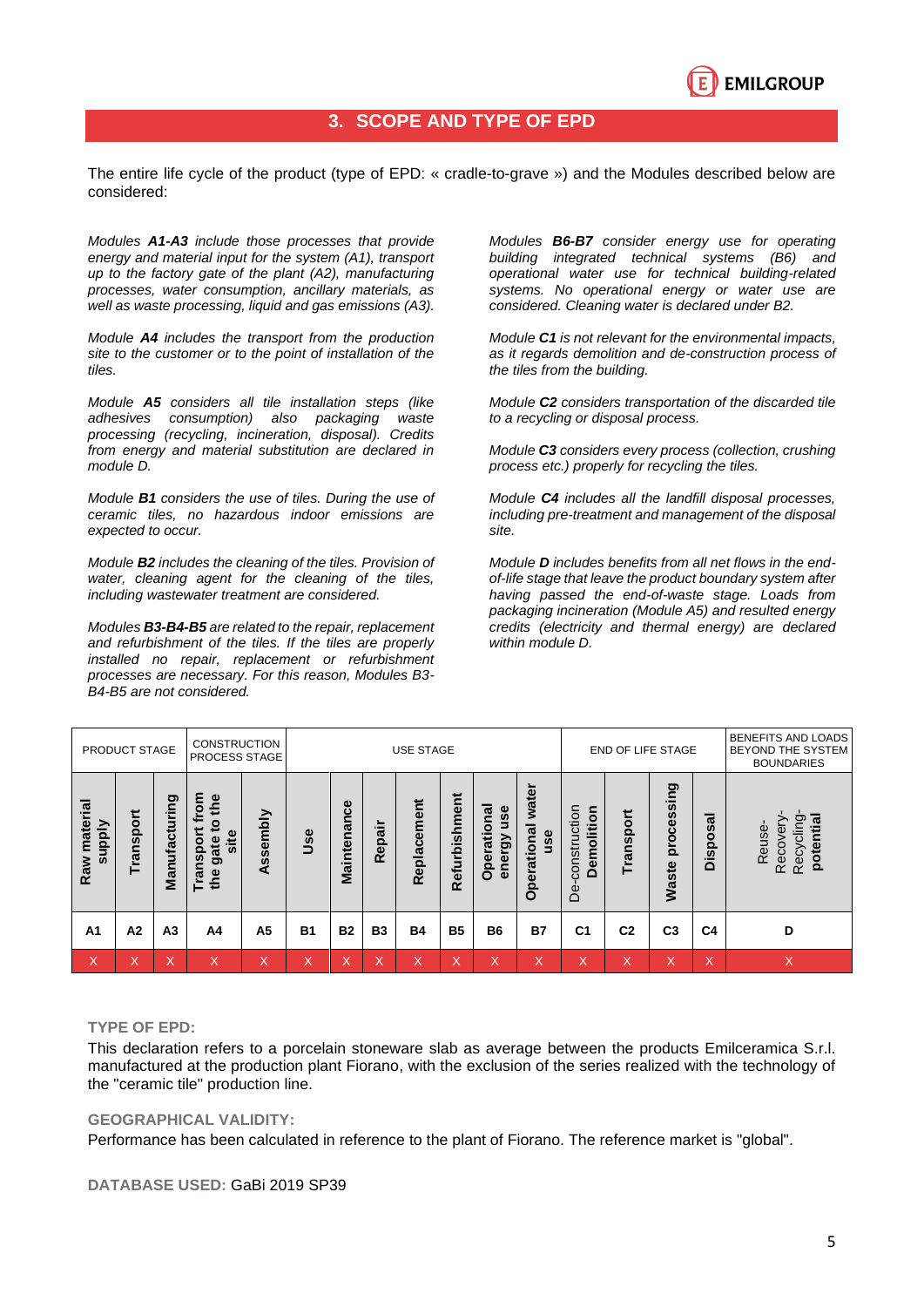

#### **SOFTWARE:**

EPD process Creator, implemented using the GaBi professional 9.2 e GaBi Envision 3.0 software. The identification code of the EPD process tool used is: **Marazzi Group EPD Process Tool – V3 of 28/01/2020.**

#### **EPD PERFORMED WITH VALIDATED CALCULATION ALGHORITM:**

In 2020 Emilceramica S.r.l. implemented and certified a process for the drafting of EPDs based on data processed by a calculation algorithm validated and certified by ICMQ S.p.A., in accordance with EPDItaly requirements. The process is based on automatic data collection at the plants, subsequently integrated, verified and validated in accordance with internal procedures.

This EPD has been prepared using the results generated automatically by the Tool, for the selected product(s), in order to assess the environmental impacts in relation to their specific use.

## **4. DETAILED PRODUCT DESCRIPTION**

Emilceramica ceramic slabs are manufactured mainly from natural raw materials as clay, feldspar and sand. Specifically, porcelain stoneware has a water absorption level of less than 0.5%.

#### **DESCRIPTION OF THE PRODUCTION PROCESS:**

The manufacturing process of the Fiorano site is a partial ceramic cycle which begins with the pressing stage of the spry dried powder received by other plants of Emilceramica S.r.l. and Marazzi Group S.r.l. The data relating to the spray dry production phases are included in the "Marazzi Group EPD Process Tool – V3" and considered in the calculation of impacts.

#### **Entry, storage and production of raw materials**

The incoming raw materials are stored in piles inside covered sheds. The dosing of the components for the input in the production cycle is carried out by automatically controlled weighing systems, which implement previously programmed recipes.

#### **Raw material grinding**

The raw materials are finely chopped with a wet milling process in continuous drum mills, with the use of suitable grinding bodies. The slip obtained at the end of the grinding (called "barbottina") is stored in tanks out of ground in reinforced concrete and continuously moved by agitators.

#### **Spray Drying**

This phase consists of spray drying in streams of hot air (about 600 °C) of the slip to obtain the semi-finished "mixture" (powders), having dimensional characteristics and water contents suitable for the subsequent phase of pressing the tiles. The residual humidity of the spry-dried powder mix obtained is normally between 5% and 6.5%. The product is stored in silos, from which it is transferred to the pressing departments.

#### **Continuous pressing**

Pressing is the stage in the production process that provides the atomised powder with sufficient mechanical consistency for its subsequent handling, creating the raw slab. Slabs are formed using a continuous pressing line. The atomised powders are loaded onto a conveyor belt where the continuous compaction of the powder layer takes place and a slab is created, which then undergoes a flying cut to obtain the desired length.

#### **Drying**

The drying process has the function of removing residual moisture from the mix (necessary during the forming phase of the ceramic piece) in a controlled manner, to respect the integrity of the piece and its dimensional regularity. The drying of the support is carried out by means of a flow of hot air, generated by fans and burners which, by exploiting the convection exchange with the slabs, allows to obtain a product suitable for the subsequent processing phases (glazing and firing). The slabs leave the dryer still hot and are transported to the glazing lines by means of trapezoidal belts.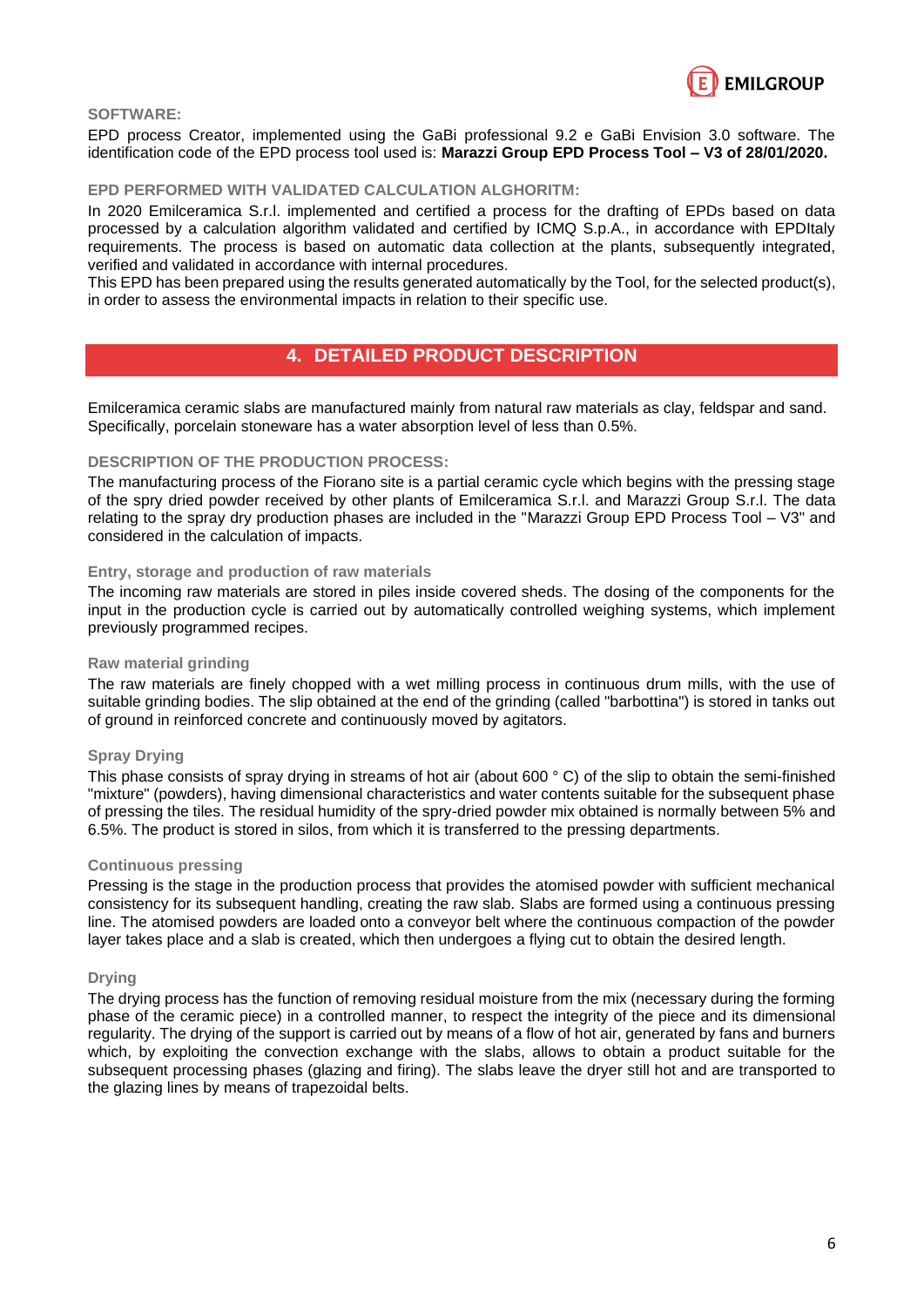

#### **Preparation of glazes**

The technological process of glaze production consists of the transformation of mixtures of natural and synthetic raw materials into an aqueous suspension. The latter must meet all the rheological requirements necessary to be applied to the tile during the glazing process. The mixture of raw materials must respect, both from a qualitative and quantitative point of view, the indications contained in a recipe commonly called formulation.

The glaze grinding process involves the introduction inside the mill (a cylinder arranged to rotate around a central axis and filled for about half of its internal volume with the so-called grinding charge) of the solid raw materials defined in the formulation and a well determined quantity of water. The glazes are stored in tanks or tubs and are ready to be sent to the production lines.

#### **Glazing**

The glazes are delivered to a special storage area or directly to the glazing department by pumping or transferring them into tanks where they are kept in constant movement by means of mechanical stirrers, or into bins. The raw slabs leaving the dryer proceed along the glazing line where they are glazed using traditional technology and/or decorated with digital printing. Wet and dry glaze applications follow one another along the line until the desired raw product is obtained, ready to be transferred to the kiln for firing.

#### **Firing**

The firing of ceramic slabs has the purpose of carrying out the chemical-physical reactions that give the piece its final mechanical resistance (firing of the support) and the surface its final technical-aesthetic characteristics. The firing technique used at the site in question is that of "Single firing" (simultaneous firing of glaze and support) and continuous firing: the material enters the kiln, passes through different areas of the kiln in succession:

- Preheating (800°C)
- Combustion of organic substances
- Cooking (1200°C)
- Cooling (500°C)

The fired material, on leaving the kiln, is properly stored in special storage areas.

#### **Mechanical processing**

The grinding (also called squaring) is an operation of removing material from the sides of the fired tile, with the aim of bringing all the tiles to the same size. The purpose of the process is to eliminate all differences in size due to the variables of the upstream processes, in particular those of pressing and firing.

After firing, in addition to squaring, the tiles can undergo 2 other processes: lapping and/or cutting.

The first is divided into the actual lapping phases where, through a series of abrasives with decreasing grits, the surface roughness is reduced, and polishing, where continuing with finer and finer abrasives, a mirrored surface is obtained.

Lapping is carried out in plants consisting of automatic lines, equipped with rotating diamond abrasive tools, which work in a wet environment.

The cutting (split or disc cutting), starting from medium and large size slabs, allows to obtain smaller sizes called "under sizes".

#### **Sorting, calibration and packing**

The product to be sorted and then packaged is transferred from the storage area to the sorting line by laserguided vehicles. By means of a belt transport system, the slabs arrive at the sorting table. An automatic sorting machine visually sorts the product into "classes". The slabs then pass under the planar, which checks the flatness of each slab and downgrades the defective ones.

Subsequently, the slabs are placed by means of automatic suction cups on stands or inside wooden crates which, once completed, are picked up by laser-guided vehicles and transported to a storage area where airbags are placed inside the crate on the sides of the slabs or cardboard corners on the sides of the slabs placed on stands.

The packaging is placed on roller conveyors, through which it is hooded by applying a suitable cap and then conveyed to the oven for the application of shrink film. On leaving the oven, the boxes and stands are transported by forklift to the storage areas (lung areas), before being transferred to the finished product warehouse.

#### **Shipping warehouse**

The finished product arrives at the warehouse by means of shuttles and is stowed in the storage area allocated to that particular item, available for the next stages of shipment.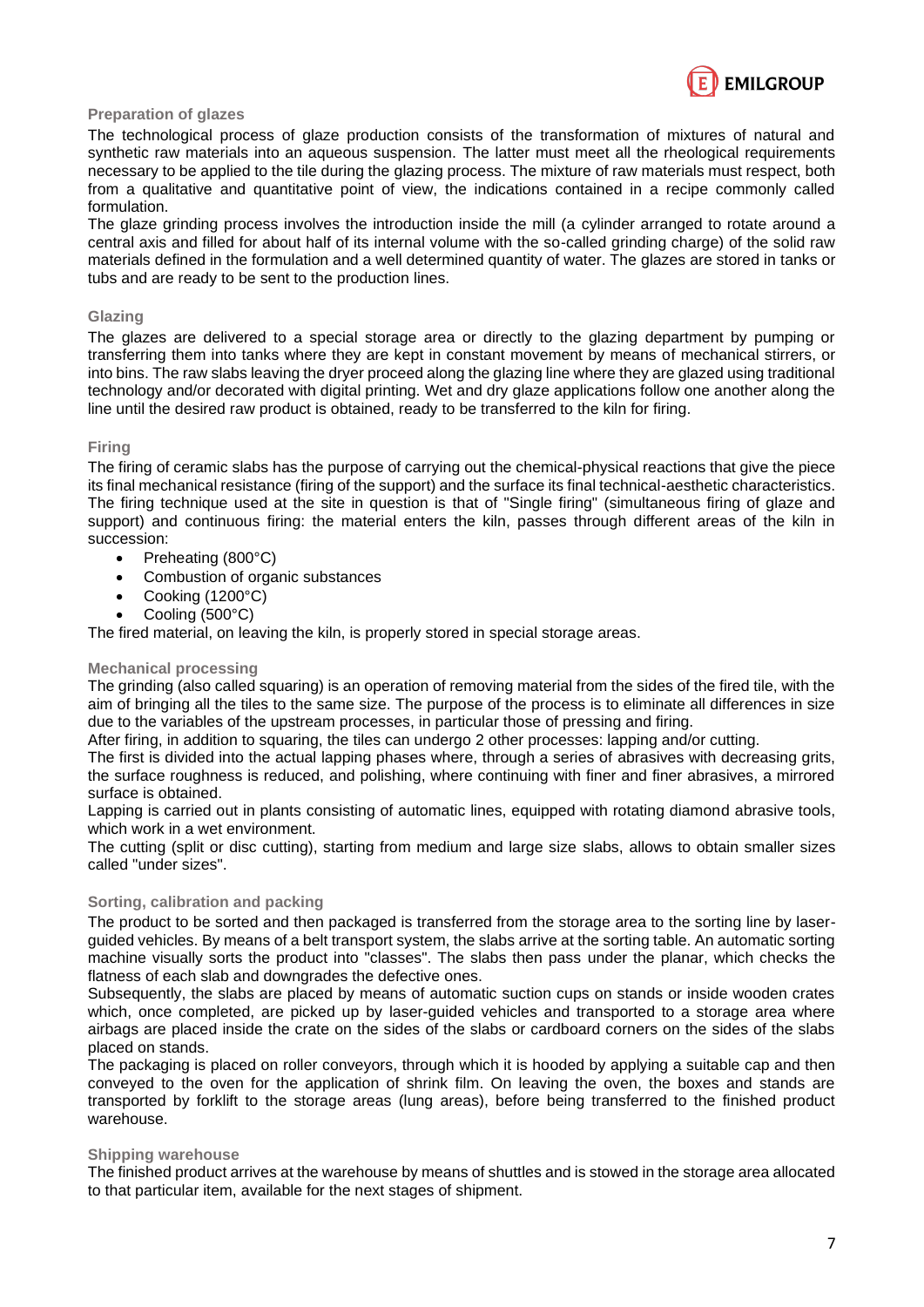



#### **WORKERS HEALTH AND SAFETY:**

In 2014, Emilceramica S.r.l obtained certification for the Occupational Health and Safety Management System, BS OHSAS 18001, which will be certified again in 2020 according to the new international standard ISO 45001. Workers are informed about the physical and chemical risks associated with their profession and workplace. They receive appropriate training and personal protective equipment

#### **ENVIRONMENTAL PROTECTION:**

Emilceramica S.r.l. decided to adhere to the international standard ISO 14001 in 2011, developing and maintaining an Environmental Management System over the years.

To reduce the impacts on habitats and natural resources, the raw materials for ceramic mixtures are extracted from quarries authorized for mining, with an environmental recovery plan, compliant with EU Directive 92/43 / EEC (conservation of natural habitats and semi-natural and wild flora and fauna), EU Directive 79/409 / EEC (conservation of wild birds) and the 1992 United Nations Convention on Biological Diversity.

The Fiorano site recycles all the wastewater that is recovered internally and externally.

More than 95% of the waste of the Fiorano Emil site is sent to the recovery. Furthermore, most of the unfired waste coming from the internal production process is reused externally.

At the Fiorano site, the environmental impact of emissions into the atmosphere, generated during the production process, is reduced using bag filters that retain particulate matter. The energy consumption to reduce these emissions is shown in the figure and is defined by subtraction starting from the consumption directly measured by specific instrumentation.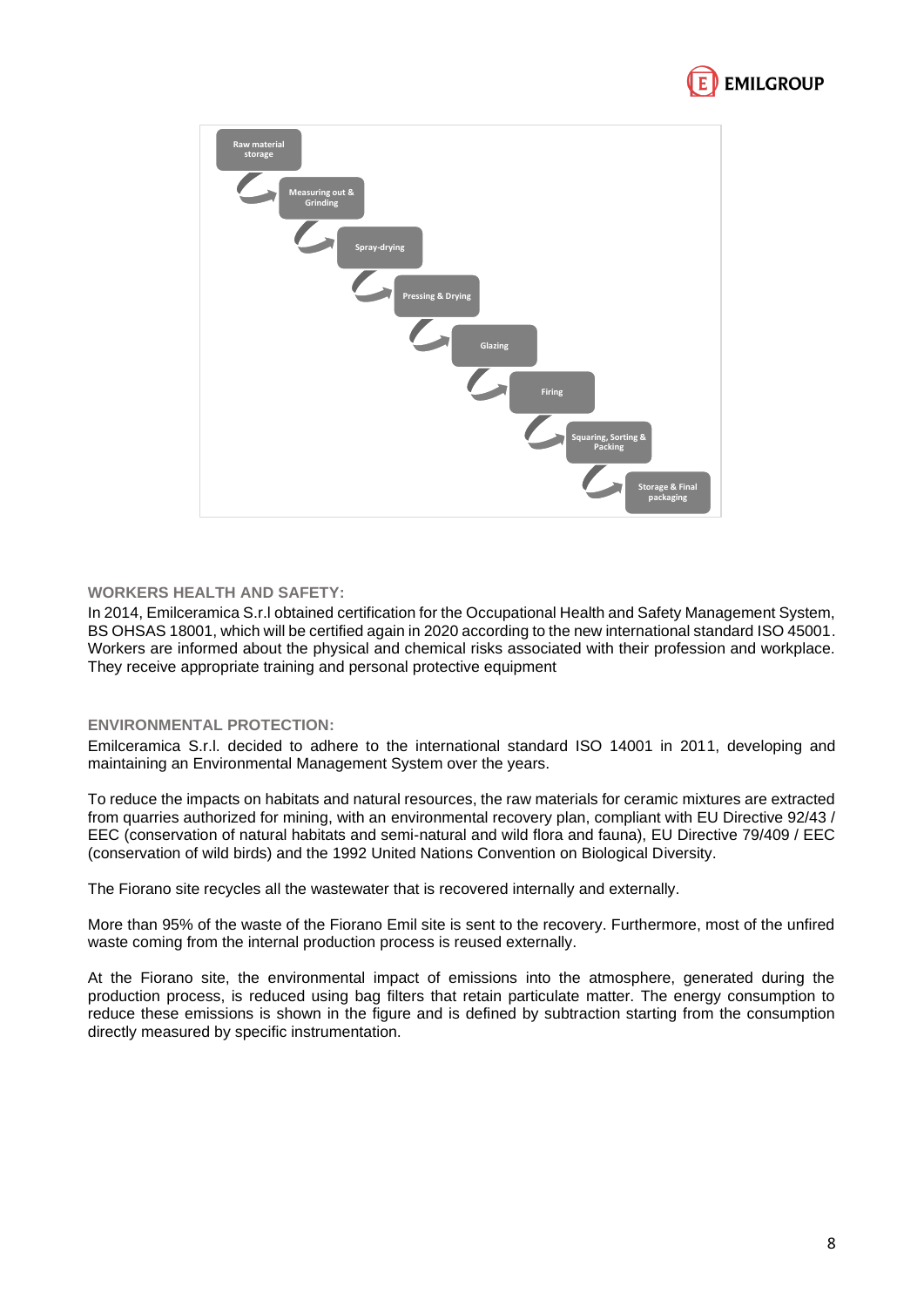

## *ENERGY FOR POLLUTION REDUCTION 2019*



To minimize the fluorine emissions caused by the firing process, hydrated lime is used. Carbon dioxide emissions are closely monitored with reference to the ETS (European Emissions Trading Scheme) Directive.

At the Fiorano site the noise sources are periodically monitored. In many cases the acoustic emissions coming from the site are lower than the surrounding environmental sources (traffic etc. ...).

At least 30% of the Italian electricity grid used within the plant comes from renewable sources. In terms of energy savings, the Fiorano site has adopted the heat recovery from cooling air flows inside the kilns for re-use as an energy carrier in the dryers and in the pre-kiln drying cells.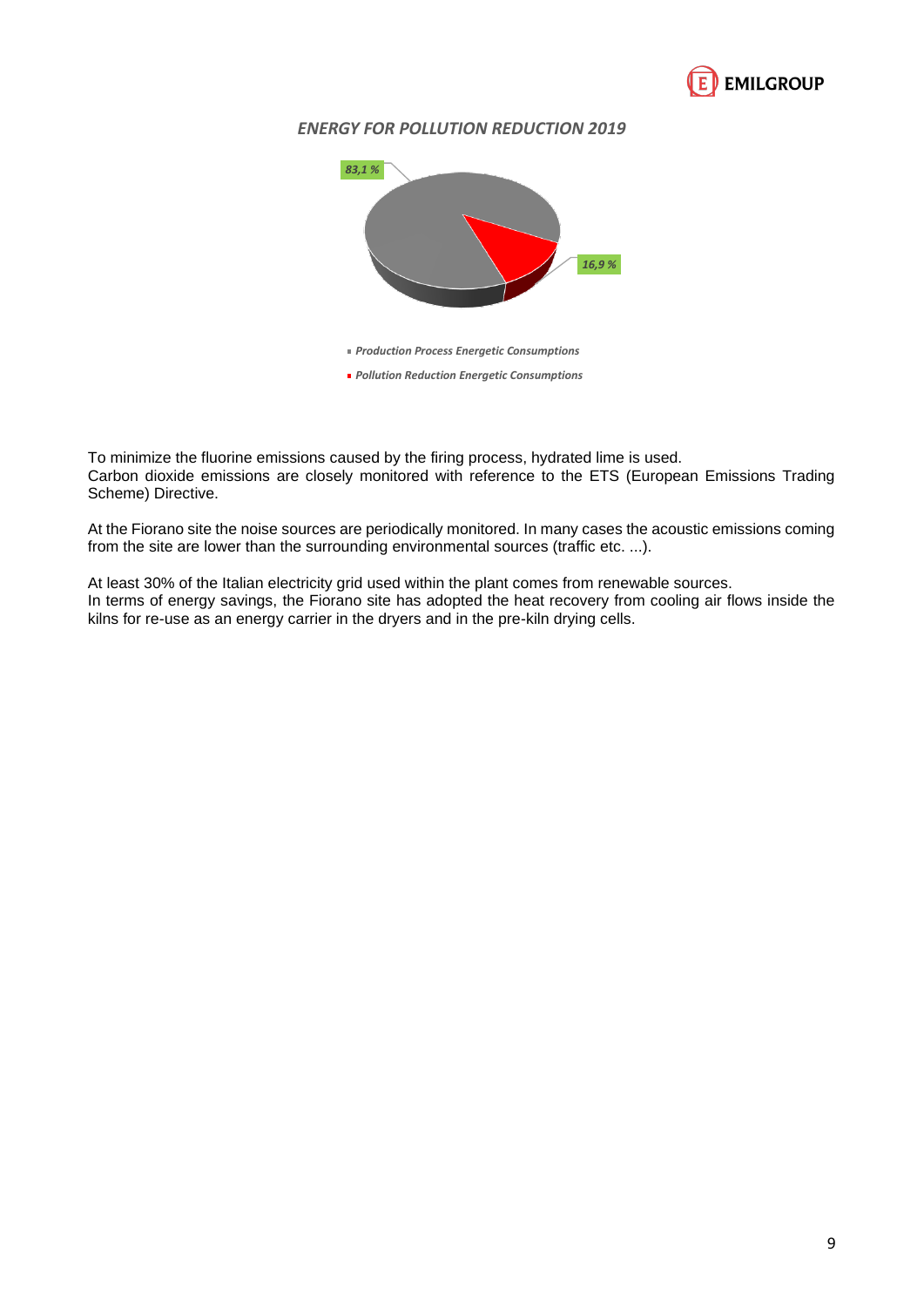

### **TECHNICAL DATA:**

Porcelain stoneware slabs produced in the site of Fiorano comply with the following standards and specifications:

| Name/Test method                                                                    | <b>Typical Value</b>                                               | Unit            |
|-------------------------------------------------------------------------------------|--------------------------------------------------------------------|-----------------|
| Water adsorption / ISO 10545-3                                                      | $Eb \le 0.5$                                                       | $\%$            |
| Breaking strength / ISO 10545-4                                                     | ≥ 1300 for thickness ≥ 7,5 mm<br>$\geq$ 700 for thickness < 7,5 mm | N               |
| Modulus of rupture/ ISO 10545-4                                                     | $\geq$ 35 average value<br>$\geq$ 32 single value                  | N/mm 2          |
| Impact test resistance /ISO 10545-5                                                 | 0,80                                                               |                 |
| Resistance to deep abrasion /ISO 10545-6/ Unglazed tiles                            | Maximum 175                                                        | mm <sub>3</sub> |
| Resistance surface abrasion /ISO 10545-7/ (PEI value) Glazed tiles                  | II-III-IV-V                                                        |                 |
| Coefficient of Linear thermal expansion /ISO 10545-8                                | $\leq 9$                                                           | <b>MK^-1</b>    |
| Thermal shock resistance /ISO 10545-9                                               | compliant                                                          |                 |
| Crazing resistance GL TILES / EN ISO 10545-11/                                      | compliant                                                          |                 |
| Frost resistance /ISO 10545-12/                                                     | compliant                                                          |                 |
| Resistance to chemicals for household use and swimming-pool salts /ISO<br>10545-13/ | Class B minimum                                                    |                 |
| Resistance to acids and bases /ISO 10545-13/                                        | from LA to LB - from HA to HB                                      |                 |
| Stain resistance /ISO 10545-14/                                                     | Class 3 minimum                                                    |                 |
| Color resistance to light exposure /DIN 51094                                       | compliant                                                          |                 |
| Slip resistance-Ramp Method /DIN 51130/ BGR 181                                     | NC; R9-R10-R11                                                     |                 |
| Slip resistance-Ramp Method /DIN 51097/ GUV 207-006                                 | NC; A; A+B; A+B+C                                                  |                 |
| Coefficient of friction B.C.R. /D.M. 236 14/6/89                                    | NC; µ>0,40                                                         |                 |
| Slip resistance-Pendulum /BS EN13036-4/BS 7976-2:2002                               | NC; PTV>36                                                         |                 |
| Slip resistance-Pendulum /ENV 12633/ BOE N°74 of 2006                               | NC, Class 1-2-3                                                    |                 |

### **BASE MATERIALS / ANCILLARY MATERIALS:**

**Main raw materials for ceramic slabs:**

| White mix              | <b>Technical mix</b>   |
|------------------------|------------------------|
| <b>Clay 36%</b>        | <b>Clay 36%</b>        |
| <b>Sand 13%</b>        | Sand 14%               |
| Feldspar 34%           | Feldspar 35%           |
| Melting materials 7%   | Melting materials 10%  |
| Other raw materials 7% | Other raw materials 5% |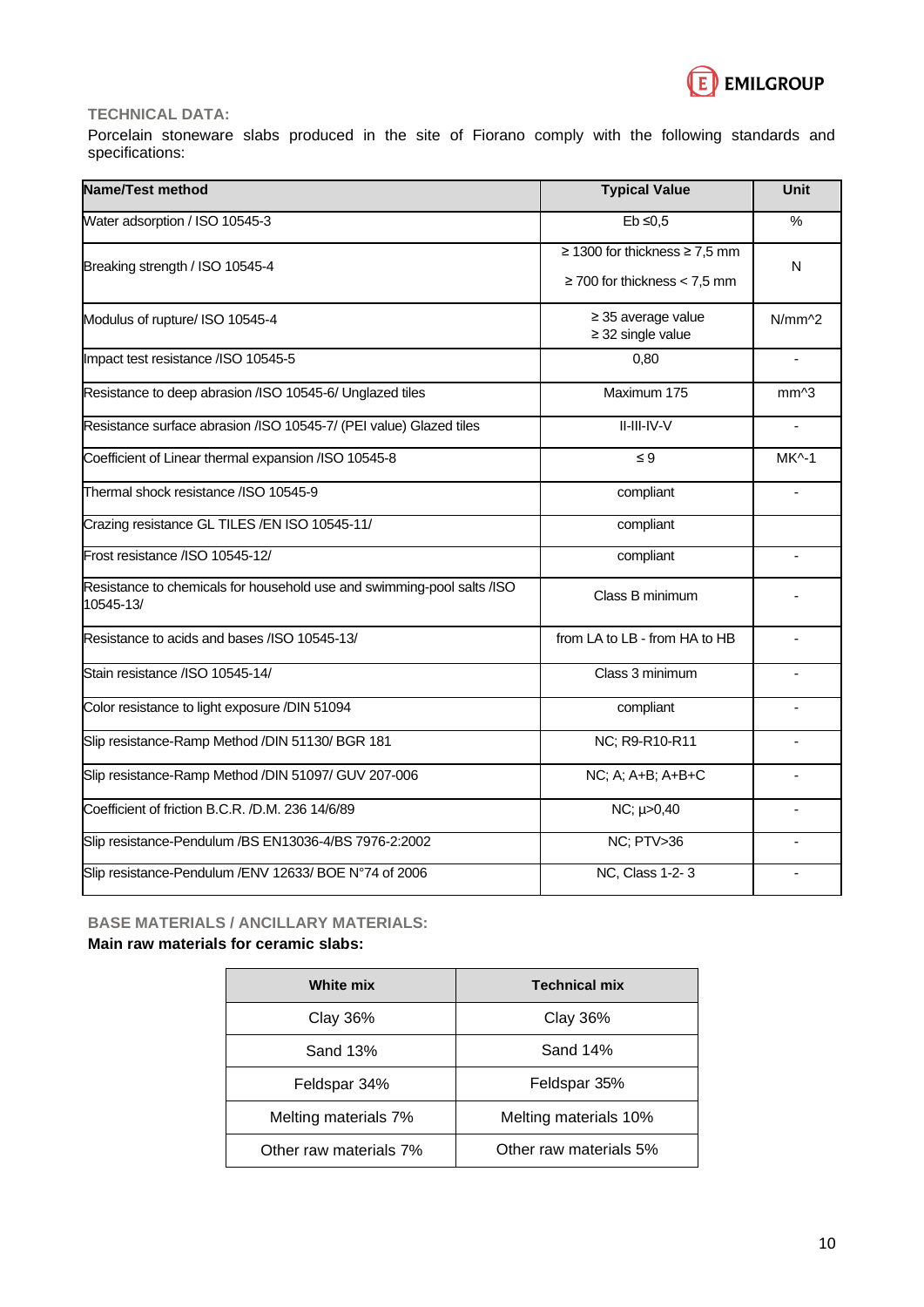

#### **Main glaze components:**

- Clay powder
- Quartz
- Alumina
- Natural pigments
- Frits
- etc.

#### **Main auxiliary additives:**

- Dispersant
- **Binder**
- Fluidifying agents
- **Pigments**
- etc.

Porcelain stoneware slabs made in the Fiorano site are composed of 53% white mix and 47% technical mix.

#### **INSTALLATION/LAYING:**

The slabs are fixed to the surfaces of walls and floors using specific materials and in different quantities (for example: dispersion adhesives, cementitious adhesives and mortar, sealants or applied liquid membranes). Porcelain stoneware slabs installations do not cause health or environmental hazards and no emissions are generated during installation.

#### **FUNCTIONAL UNIT AND REFERENCE FLOWS:**

The functional unit is 1 m2 of porcelain stoneware slabs for wall and floor covering, for a period of 1 year. The mass of the considered area is on average 18,8 kg.

#### **REFERENCE SERVICE LIFE (RSL):**

The service life of the porcelain stoneware slabs as for ceramic tiles is generally more than 50 years (BNB 2011). In addition, according to the US Green Building Council, the service life of the tiles could have the same service life as the building itself. Therefore, 60 years can be considered as a realistic service life for the tiles and slabs. The results reported take into account the use of the slabs for 1 year, by multiplying the B2 values by 50 or 60 it is possible to obtain B2 values for 50 or 60 years. No RSL has been defined according to ISO 15686.

#### **EXTRAORDINARY EFFECTS DURING USE PHASE:**

**Fire**: According to /EN 13501-1:2007+A1:2009/, ceramic slabs can be classified as A1 class of fire resistance rating, because they do not contribute to fire.

It has been demonstrated that the coating of the ceramic slabs, in case of fire, reduces heat on them and thus the risk of collapse.

**Water**: Ceramic slabs cannot react with water because they are an insoluble material.

#### **END OF LIFE AND MECHANICAL DESTRUCTION:**

Porcelain stoneware slabs can be mechanically crushed, and no significant environmental impact is expected.

#### **REUSE:**

After the demolition and deconstruction phase, ceramic slabs can be crushed and used in a wide range of different applications, for example aggregates for concrete or road construction.

#### **DISPOSAL:**

According to the European Waste Catalogue (EWC), ceramic slabs belong to group 17 "Construction and demolition wastes", tiles and ceramics (code: 17 01 03) and are classified as no hazardous waste.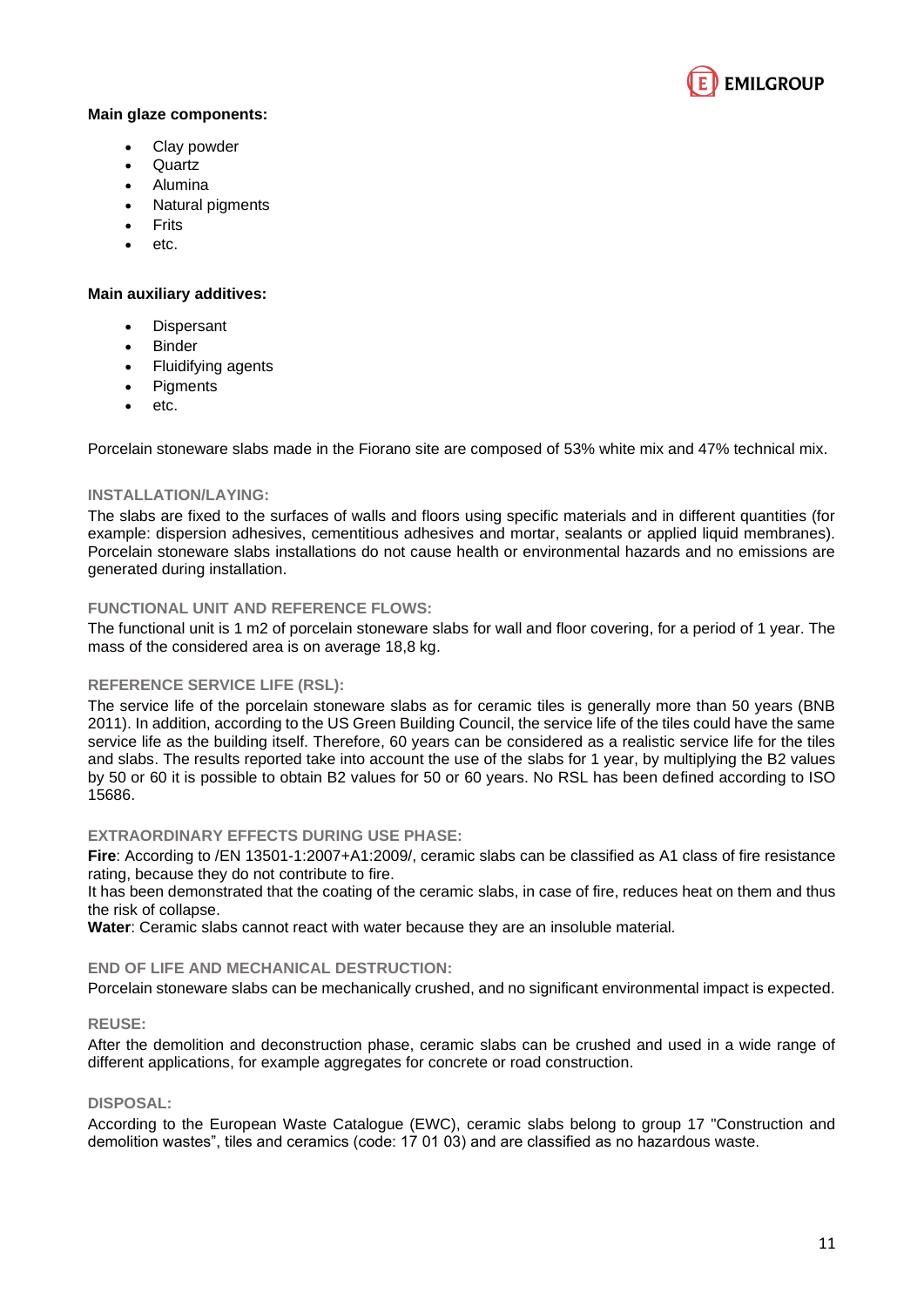

## **5. LCA RESULTS**

The following tables illustrate the results of the LCA (Life Cycle Assessment) study. Basic information on all declared modules can be found in chapter 3. *It is possible to convert the results referring to kg using the following conversion factor: 0,0532.*

|             | LCA RESULTS - ENVIRONMENTAL IMPACTS of 1 $m2$ of average porcelain stoneware slab (18,8 kg / $m2$ )                                                                                                                                                                                                  |              |                |                |                            |           |              |           |           |                                                                       |           |                |                |                |                |                    |
|-------------|------------------------------------------------------------------------------------------------------------------------------------------------------------------------------------------------------------------------------------------------------------------------------------------------------|--------------|----------------|----------------|----------------------------|-----------|--------------|-----------|-----------|-----------------------------------------------------------------------|-----------|----------------|----------------|----------------|----------------|--------------------|
| Parameter   | <b>Unit</b>                                                                                                                                                                                                                                                                                          | $A1 - A3$    | A <sub>4</sub> | A <sub>5</sub> | <b>B1</b>                  | <b>B2</b> | <b>B3</b>    | <b>B4</b> | <b>B5</b> | <b>B6</b>                                                             | <b>B7</b> | C <sub>1</sub> | C <sub>2</sub> | C <sub>3</sub> | C <sub>4</sub> | D                  |
| <b>GWP</b>  | [ $kq CO2$ -eq.]                                                                                                                                                                                                                                                                                     | $1.08E + 01$ | 5.41E-01       |                | 4.97E+01 0.00E+00          | 1,32E-02  | $0.00E + 00$ |           |           | $0.00E+00$ $0.00E+00$ $0.00E+00$ $0.00E+00$ $0.00E+00$ $8.99E-02$     |           |                |                | 4,39E-02       | 1.11E-01       | $-4.06E - 02$      |
| ODP         | Ika CFC11-ea.1                                                                                                                                                                                                                                                                                       | 7,23E-13     | 1,15E-16       |                | 2,24E-12 0.00E+00 6.32E-16 |           | $0.00E + 00$ |           |           | $0.00E+00$ $0.00E+00$ $0.00E+00$ $0.00E+00$ $0.00E+00$ $1.50E-17$     |           |                |                | 1,98E-14       |                | 6,44E-16 -8,16E-16 |
| AP          | [kg $SO_2$ -eg.]                                                                                                                                                                                                                                                                                     | 4,48E-02     | 5.17E-03       |                | $-3,96E-03$ 0.00E+00       | 1,65E-05  | $0.00E + 00$ |           |           | $0,00E+00$ 0,00E+00 0,00E+00 0,00E+00 0,00E+00 3,87E-04               |           |                |                | 3.14E-04       |                | 6,65E-04 -1,89E-04 |
| EP          | [kg $PO43$ -eg.]                                                                                                                                                                                                                                                                                     | 5,29E-03     | 5,90E-04       |                | 2,90E-03 0.00E+00 2.69E-05 |           | $0.00E + 00$ |           |           | $0.00E+00$ $0.00E+00$ $0.00E+00$ $0.00E+00$ $0.00E+00$ $9.83E-05$     |           |                |                | 7,55E-05       | 7,54E-05       | $-3,76E-05$        |
| <b>POCP</b> | [kg ethene-eg.]                                                                                                                                                                                                                                                                                      | 2,90E-03     | 2,66E-04       |                | 7,39E-03 0.00E+00 2.66E-06 |           | $0.00E + 00$ |           |           | $0.00E + 00$ 0.00E + 00 0.00E + 00 0.00E + 00 0.00E + 00 - 1.60E - 04 |           |                |                | 3,42E-05       |                | 5,10E-05 -1,71E-05 |
| <b>ADPE</b> | [kg Sb-eg.]                                                                                                                                                                                                                                                                                          | 1,36E-03     | 3,75E-08       | 9.09E-05       | $0.00E+00$ 5.03E-09        |           | $0.00E + 00$ |           |           | $0.00E+00$ $0.00E+00$ $0.00E+00$ $0.00E+00$ $0.00E+00$ $6.98E-09$     |           |                |                | 5,80E-08       |                | 4,08E-08 -1,34E-08 |
| <b>ADPF</b> | [MJ]                                                                                                                                                                                                                                                                                                 | 2,19E+02     | $7,13E+00$     |                | $-9,98E+01$ 0.00E+00       | 1,81E-01  | $0.00E + 00$ |           |           | 0,00E+00 0,00E+00 0,00E+00 0,00E+00 0,00E+00 1,23E+00                 |           |                |                | 8,54E-01       |                | 1,55E+00 -4,88E-01 |
| Caption     | GWP = Global warming potential; ODP = Ozone depletion potential; AP = Acidification potential; EP = Eutrophication potential; POCP = Photochemical ozone creation potential; ADPE = Abiotic depletion potential<br>for non-fossil resources; ADPF = Abiotic depletion potential for fossil resources |              |                |                |                            |           |              |           |           |                                                                       |           |                |                |                |                |                    |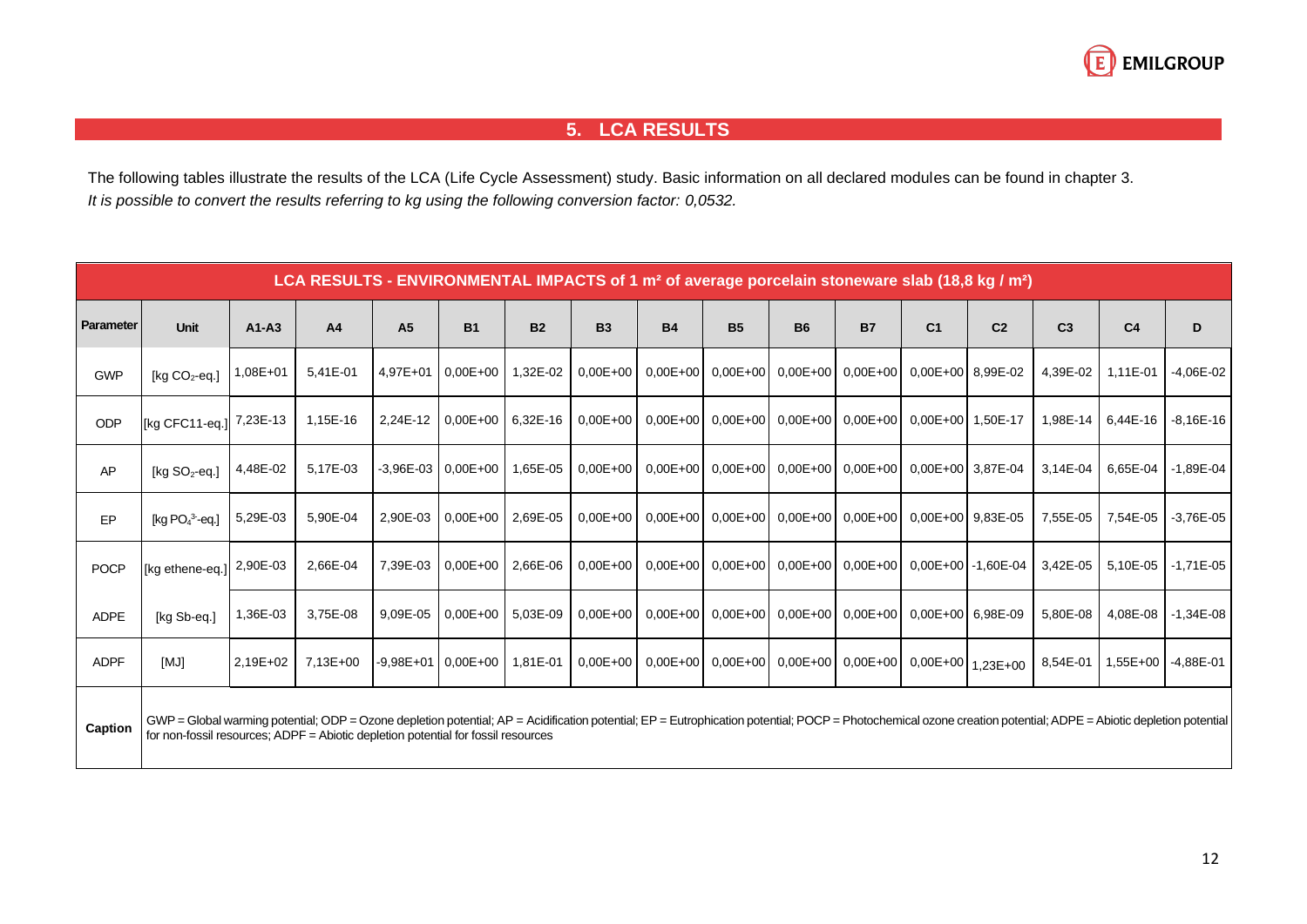

|              | LCA RESULTS – RESOURCE USE of 1 $m2$ of average porcelain stoneware slab (18,8 kg / $m2$ )                                                                                                                                                                                                                                                                                                                                                                                                                                                                                                                                                                           |               |              |              |                                        |                       |                     |                       |           |              |                     |                |                              |                |                |               |
|--------------|----------------------------------------------------------------------------------------------------------------------------------------------------------------------------------------------------------------------------------------------------------------------------------------------------------------------------------------------------------------------------------------------------------------------------------------------------------------------------------------------------------------------------------------------------------------------------------------------------------------------------------------------------------------------|---------------|--------------|--------------|----------------------------------------|-----------------------|---------------------|-----------------------|-----------|--------------|---------------------|----------------|------------------------------|----------------|----------------|---------------|
| Parameter    | <b>Unit</b>                                                                                                                                                                                                                                                                                                                                                                                                                                                                                                                                                                                                                                                          | $A1-A3$       | A4           | <b>A5</b>    | <b>B1</b>                              | <b>B2</b>             | <b>B3</b>           | <b>B4</b>             | <b>B5</b> | <b>B6</b>    | <b>B7</b>           | C <sub>1</sub> | C <sub>2</sub>               | C <sub>3</sub> | C <sub>4</sub> | D             |
| <b>PERE</b>  | [MJ]                                                                                                                                                                                                                                                                                                                                                                                                                                                                                                                                                                                                                                                                 | $-6,00E + 02$ | 3,17E-01     | $6.07E + 02$ | $0.00E + 00$                           |                       | 1,66E-02 0,00E+00   | $0.00E+00$ 0.00E+00   |           | $0.00E + 00$ | $0.00E + 00$        | $0.00E + 00$   | 7,14E-02                     | 5,97E-02       | 2,04E-01       | $-1,59E-01$   |
| PERM         | [MJ]                                                                                                                                                                                                                                                                                                                                                                                                                                                                                                                                                                                                                                                                 | $6,80E+02$    | $0.00E + 00$ |              | $-7,24E+02$ 0,00E+00                   | $0.00E+00$ 0.00E+00   |                     | $0,00E+00$ 0,00E+00   |           | $0.00E + 00$ | $0.00E + 00$        |                | $0,00E+00$ 0,00E+00 0,00E+00 |                | $0.00E + 00$   | $0,00E+00$    |
| <b>PERT</b>  | [MJ]                                                                                                                                                                                                                                                                                                                                                                                                                                                                                                                                                                                                                                                                 | 7,95E+01      | 3,17E-01     |              | $-2,91E+01$ 0,00E+00                   |                       | 1,66E-02 0,00E+00   | $0,00E+00$ 0,00E+00   |           | $0,00E+00$   | $0,00E+00$          | $0,00E+00$     | 7,14E-02 5,97E-02            |                | 2,04E-01       | $-1,59E-01$   |
| <b>PENRE</b> | [MJ]                                                                                                                                                                                                                                                                                                                                                                                                                                                                                                                                                                                                                                                                 | $2,25E+02$    | 7,16E+00     |              | $-1,36E+02$ 0,00E+00                   |                       | 1,93E-01 0,00E+00   | $0,00E+00$ 0,00E+00   |           | $0.00E + 00$ | $0.00E + 00$        | $0.00E + 00$   | 1,23E+00 8,89E-01            |                | $1,61E+00$     | $-5,49E-01$   |
| <b>PENRM</b> | [MJ]                                                                                                                                                                                                                                                                                                                                                                                                                                                                                                                                                                                                                                                                 | 1,88E+00      | $0.00E + 00$ |              | $-2,00E+00$ 0.00E+00 0.00E+00 0.00E+00 |                       |                     | $0,00E+00$ 0,00E+00   |           | $0.00E + 00$ | $0.00E + 00$        |                | $0.00E+00$ 0.00E+00 0.00E+00 |                | $0.00E + 00$   | $0.00E + 00$  |
| <b>PENRT</b> | [MJ]                                                                                                                                                                                                                                                                                                                                                                                                                                                                                                                                                                                                                                                                 | $2.27E + 02$  | 7.16E+00     |              | $-1,38E+02$ 0,00E+00                   |                       | 1,93E-01 0,00E+00   | $0,00E+00$ 0,00E+00   |           | $0,00E + 00$ | $0.00E + 00$        | $0.00E + 00$   | 1.23E+00 8.89E-01            |                | $1.61E + 00$   | $-5.49E - 01$ |
| <b>SM</b>    | [kg]                                                                                                                                                                                                                                                                                                                                                                                                                                                                                                                                                                                                                                                                 | 1,37E+00      | $0.00E + 00$ | 2,46E-01     | $0.00E + 00$                           |                       | $0.00E+00$ 0.00E+00 | $0.00E + 00$ 0.00E+00 |           | $0.00E + 00$ | $0.00E + 00$        |                | $0.00E+00$ 0.00E+00 0.00E+00 |                | $0.00E + 00$   | $1,69E+01$    |
| <b>RSF</b>   | [MJ]                                                                                                                                                                                                                                                                                                                                                                                                                                                                                                                                                                                                                                                                 | $0,00E + 00$  | $0.00E + 00$ | $0.00E + 00$ | $0.00E + 00$                           | $0.00E + 00$ 0.00E+00 |                     | $0,00E+00$ 0,00E+00   |           | $0.00E + 00$ | $0.00E + 00$        |                | $0.00E+00$ 0.00E+00 0.00E+00 |                | $0.00E + 00$   | $0.00E + 00$  |
| <b>NRSF</b>  | [MJ]                                                                                                                                                                                                                                                                                                                                                                                                                                                                                                                                                                                                                                                                 | $0.00E + 00$  | $0.00E + 00$ | $0.00E + 00$ | $0.00E + 00$                           | $0.00E + 00$ 0.00E+00 |                     | $0.00E + 00$ 0.00E+00 |           | $0.00E + 00$ | $0.00E + 00$        |                | $0.00E+00$ 0.00E+00 0.00E+00 |                | $0.00E + 00$   | $0.00E + 00$  |
| <b>FW</b>    | $\text{[m}^3\text{]}$                                                                                                                                                                                                                                                                                                                                                                                                                                                                                                                                                                                                                                                | 4,82E-01      | 5,36E-04     | 5.13E-02     | $0.00E + 00$                           |                       | 6,37E-05 0,00E+00   | $0.00E+00$ 0.00E+00   |           | $0.00E + 00$ | $0,00E+00$ 0,00E+00 |                | 1.21E-04                     | 2.70E-04       | 4,05E-04       | $-1.19E - 04$ |
| Caption      | PERE = Use of renewable primary energy excluding renewable primary energy resources used as raw materials; PERM = Use of renewable primary energy resources used as raw materials; PERT<br>= Total use of renewable primary energy resources; PENRE = Use of non-renewable primary energy excluding non-renewable primary energy resources used as raw materials; PENRM = Use of<br>non-renewable primary energy resources used as raw materials; PENRT = Total use of non-renewable primary energy resources; SM = Use of secondary material; RSF = Use of renewable secondary<br>fuels; NRSF = Use of non-renewable secondary fuels; $FW = Use$ of net fresh water |               |              |              |                                        |                       |                     |                       |           |              |                     |                |                              |                |                |               |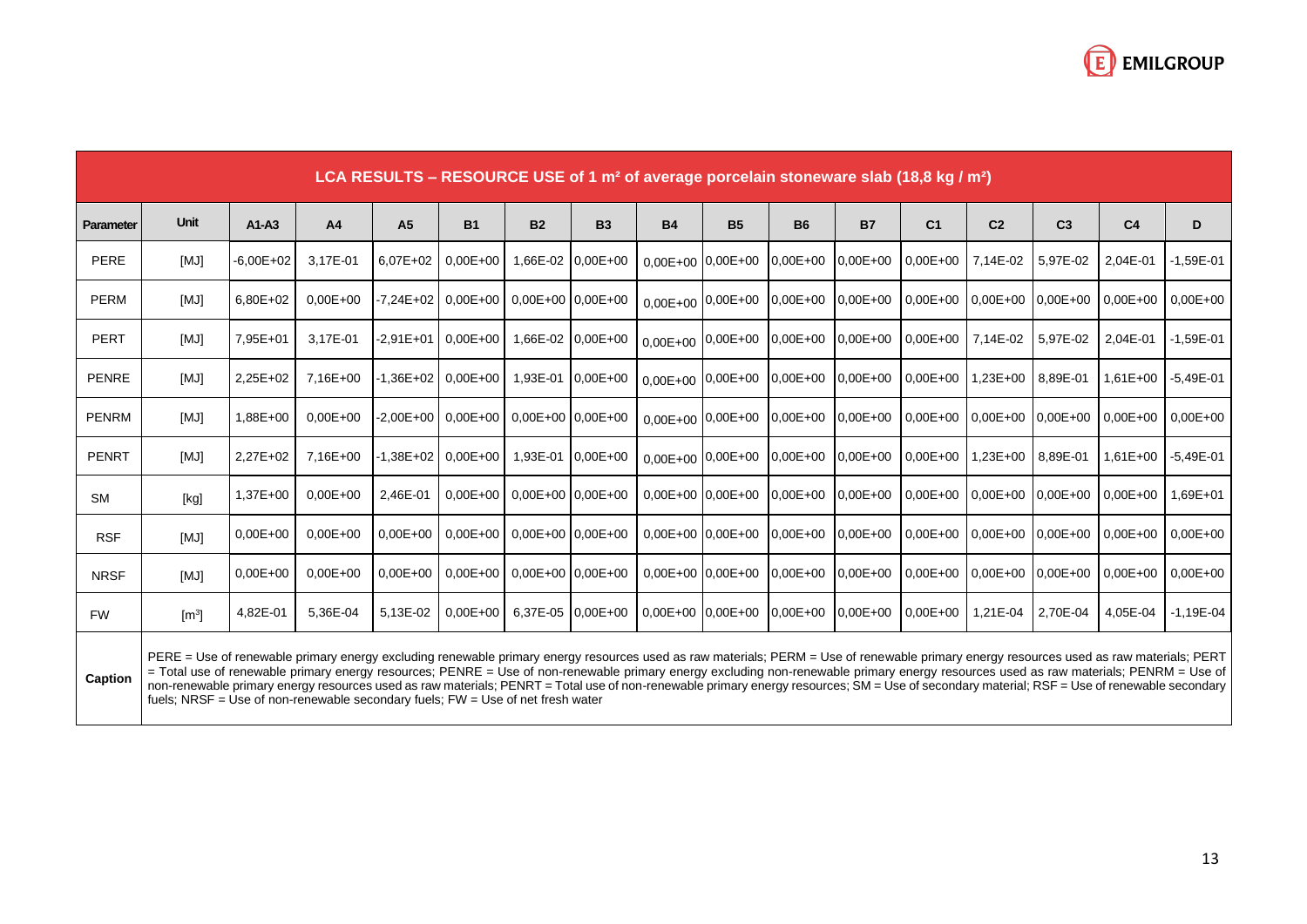

|             | LCA RESULTS – OUTPUT FLOWS AND WASTE CATEGORIES of 1 $m2$ of average porcelain stoneware slab (18,8 kg / $m2$ )                                                                                                                                                                 |              |                |                |                        |           |           |           |           |                                                                            |           |                |                |                |                                                                                                                                                                                                                           |             |
|-------------|---------------------------------------------------------------------------------------------------------------------------------------------------------------------------------------------------------------------------------------------------------------------------------|--------------|----------------|----------------|------------------------|-----------|-----------|-----------|-----------|----------------------------------------------------------------------------|-----------|----------------|----------------|----------------|---------------------------------------------------------------------------------------------------------------------------------------------------------------------------------------------------------------------------|-------------|
| Parameter   | <b>Unit</b>                                                                                                                                                                                                                                                                     | $A1-A3$      | A <sub>4</sub> | A <sub>5</sub> | <b>B1</b>              | <b>B2</b> | <b>B3</b> | <b>B4</b> | <b>B5</b> | <b>B6</b>                                                                  | <b>B7</b> | C <sub>1</sub> | C <sub>2</sub> | C <sub>3</sub> | C <sub>4</sub>                                                                                                                                                                                                            | D           |
| <b>HWD</b>  | [kg]                                                                                                                                                                                                                                                                            | 1,03E-06     | 2,91E-07       | 2.41E-07       | $0.00E + 00$           | 1.34E-10  |           |           |           | 0.00E+00   0.00E+00   0.00E+00   0.00E+00   0.00E+00   0.00E+00   6.88E-08 |           |                |                | 2,87E-08       | 2,74E-08                                                                                                                                                                                                                  | $-1,18E-08$ |
| <b>NHWD</b> | [kg]                                                                                                                                                                                                                                                                            | 5,26E-01     | 4.54E-04       |                | $1.48E+01$ 0.00E+00    | 5.07E-03  |           |           |           | $0.00E+00$ 0.00E+00 0.00E+00 0.00E+00 0.00E+00 0.00E+00                    |           |                | 1.00E-04       | 1.88E-04       | 7,46E+00                                                                                                                                                                                                                  | $-7,03E-01$ |
| <b>RWD</b>  | [kg]                                                                                                                                                                                                                                                                            | 3,18E-03     | 1,30E-05       |                | $-1.52E - 02$ 0.00E+00 | 4,78E-06  |           |           |           | 0,00E+00 0,00E+00 0,00E+00 0,00E+00 0,00E+00 0,00E+00 1,67E-06             |           |                |                | 1,36E-05       | 2,16E-05                                                                                                                                                                                                                  | $-2,38E-05$ |
| CRU         | [kg]                                                                                                                                                                                                                                                                            | $0.00E + 00$ | $0.00E + 00$   |                |                        |           |           |           |           |                                                                            |           |                |                |                | 2,26E+01 0,00E+00 0,00E+00 0,00E+00 0,00E+00 0,00E+00 0,00E+00 0,00E+00 0,00E+00 0,00E+00 0,00E+00 0,00E+00 0,00E+00 0,00E+00 0,00E+00                                                                                    |             |
| <b>MFR</b>  | [kg]                                                                                                                                                                                                                                                                            | $1,71E+00$   | $0.00E + 00$   | 2.84E-01       |                        |           |           |           |           |                                                                            |           |                |                |                | 0.00E+00   0.00E+00   0.00E+00   0.00E+00   0.00E+00   0.00E+00   0.00E+00   0.00E+00   0.00E+00   1.74E+01   0.00E+00   0.00E+00   0.00E+00   0.00E+00   0.00E+00   0.00E+00   0.00E+00   0.00E+00   0.00E+00   0.00E+00 |             |
| <b>MER</b>  | [kg]                                                                                                                                                                                                                                                                            | $0.00E + 00$ | $0.00E + 00$   |                |                        |           |           |           |           |                                                                            |           |                |                |                | $0.00E + 00$ $0.00E + 00$ $0.00E + 00$ $0.00E + 00$ $0.00E + 00$ $0.00E + 00$ $0.00E + 00$ $0.00E + 00$ $0.00E + 00$ $0.00E + 00$ $0.00E + 00$ $0.00E + 00$                                                               |             |
| EEE         | [MJ]                                                                                                                                                                                                                                                                            | $0.00E + 00$ | $0.00E + 00$   | $4.82E + 01$   |                        |           |           |           |           |                                                                            |           |                |                |                | 0.00E+00   0.00E+00   0.00E+00   0.00E+00   0.00E+00   0.00E+00  0.00E+00  0.00E+00   0.00E+00  0.00E+00  0.00E+00  0.00E+00  0.00E+00                                                                                    |             |
| <b>EET</b>  | [MJ]                                                                                                                                                                                                                                                                            | $0.00E + 00$ | $0.00E + 00$   |                |                        |           |           |           |           |                                                                            |           |                |                |                | 6,39E+01 0,00E+00 0,00E+00 0,00E+00 0,00E+00 0,00E+00 0,00E+00 0,00E+00 0,00E+00 0,00E+00 0,00E+00 0,00E+00 0,00E+00 0,00E+00 0,00E+00                                                                                    |             |
| Caption     | HWD = Hazardous waste disposed; NHWD = Non-hazardous waste disposed; RWD = Radioactive waste disposed; CRU = Components for re-use; MFR = Materials for recycling; MER = Materials<br>for energy recovery; $EEE = Exported electrical energy$ ; $EET = Exported thermal energy$ |              |                |                |                        |           |           |           |           |                                                                            |           |                |                |                |                                                                                                                                                                                                                           |             |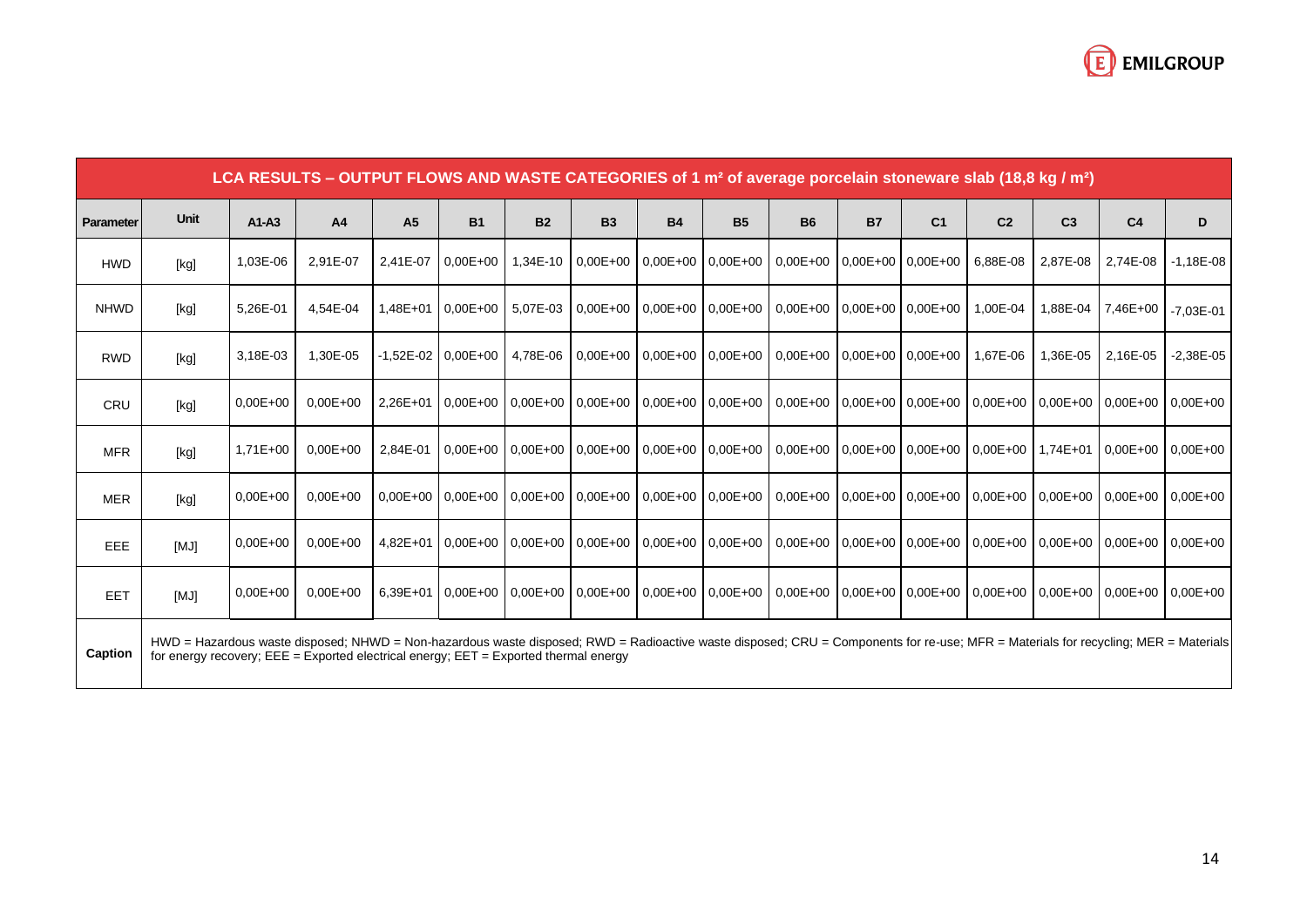

## **TRACI INDICATORS:**

According to UL, USA program operator.

TRACI indicators (version 2.1), from EPA's Tool for the Reduction and Assessment of Chemical and Other Environmental Impacts http://www.epa.gov/nrmrl/std/traci/traci.html, are listed below:

| TRACI indicators: 1 $m2$ of average porcelain stoneware slab (SL = 1 year) |                  |               |                |                |               |                |                |                |             |  |  |
|----------------------------------------------------------------------------|------------------|---------------|----------------|----------------|---------------|----------------|----------------|----------------|-------------|--|--|
| <b>Parameter</b>                                                           | <b>Unit</b>      | $A1-3$        | A <sub>4</sub> | A <sub>5</sub> | <b>B2</b>     | C <sub>2</sub> | C <sub>3</sub> | C <sub>4</sub> | D           |  |  |
| Global Warming Air                                                         | [kg $CO2$ -eq.]  | 1,08E+01      | 5,41E-01       | 4,97E+01       | $,32E-02$     | 8,99E-02       | 4,39E-02       | 1,11E-01       | $-4,06E-02$ |  |  |
| Ozone Depletion Air                                                        | [kg CFC11-eq.]   | $-2.16E - 12$ | $-1.74E-15$    | 3,29E-12       | $-2.31E - 16$ | $-2.81E-16$    | 1.98E-14       | $-4.55E-15$    | 1.25E-16    |  |  |
| <b>Acidification Air</b>                                                   | [kg $SO2$ -eq.]  | 4,85E-02      | 5,52E-03       | $-8,16E-04$    | 2,97E-05      | 5,23E-04       | 4.20E-04       | 7.11E-04       | $-2,32E-04$ |  |  |
| Eutrophication                                                             | [ $kg N - eq.$ ] | 2.51E-03      | 2.40E-04       | 8.64E-04       | 5,57E-05      | 4.30E-05       | 3.05E-05       | 3.26E-05       | $-1,92E-05$ |  |  |
| Smog Air                                                                   | [kg $O_3$ -eq.]  | 8.91E-01      | 1,05E-01       | 1,13E-01       | 3,32E-04      | 1,16E-02       | 1,39E-02       | 1,34E-02       | $-6,36E-03$ |  |  |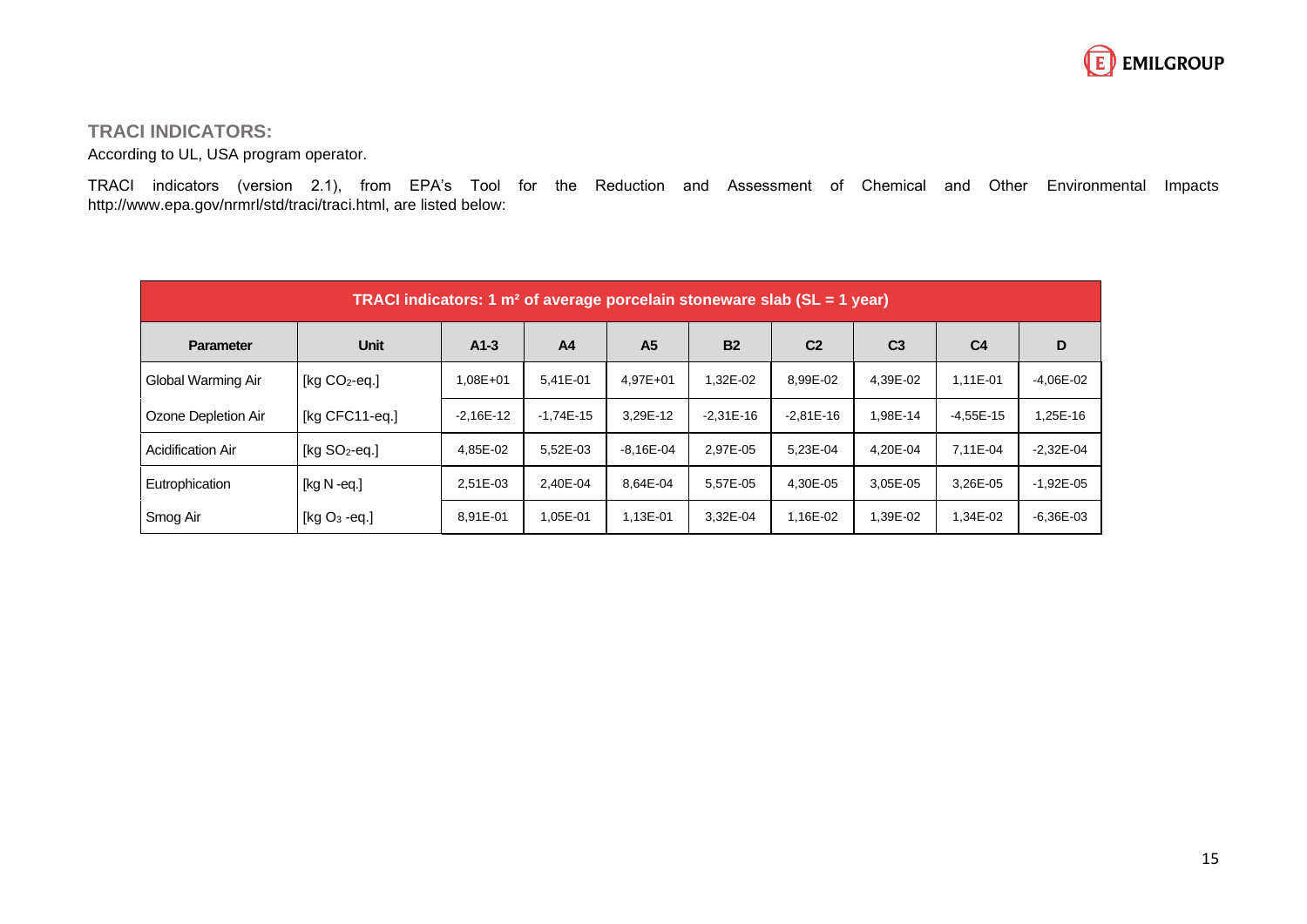

## **6. CALCULATION RULES**

#### **FUNCTIONAL UNIT:**

| <b>Name</b>               | Value  | Unit of<br>measure |
|---------------------------|--------|--------------------|
| Declared unit             |        | m <sup>2</sup>     |
| Weight                    | 18,8   | kg/m <sup>2</sup>  |
| Conversion factor to 1 kg | 0,0532 | -                  |

#### **ASSUMPTIONS:**

The modules from A5 to C4 are scenarios based on average data, included in the PCR created by the "European Federation of ceramic tile manufacturers" /CET PCR 2014/ and subsequently implemented in the PCRb of the IBU program operator "Ceramic tiles and panels v1.6".

#### **CUT OFF CRITERIA:**

All flows in known inputs and outputs in the production process and in the system boundary were considered.

#### **DATA QUALITY:**

The validity period of the background data from the thinkstep database is between 2016 and 2021. Most of the information (energy and water consumption, emissions of pollutants, atomized powders and ceramic production) are measured or calculated directly at the company level and declared in the Italian IPPC document called AIA, which is specific and is checked for each plant involved in this study. Carbon dioxide emissions (related to carbonate oxidation) are collected through the ETS (Emissions Trading Scheme) declaration.

Detailed data was obtained not only for mixtures of raw materials (collected with primary data from the company) but also for pigments, frits and other raw materials for glaze production. The overall quality of the data can be considered good.

#### **PERIOD UNDER REVIEW:**

Primary data collected in the context of this study refer to 2019.

#### **ALLOCATION:**

The consumption of energy and materials has been allocated to the product in question based on the mass of porcelain stoneware slabs produced annually. No further allocations were applied in the modules subsequent to the production phase. Some ceramic waste is recycled internally. Credits for energy recovery of packaging materials and end of life of the product have been taken into consideration.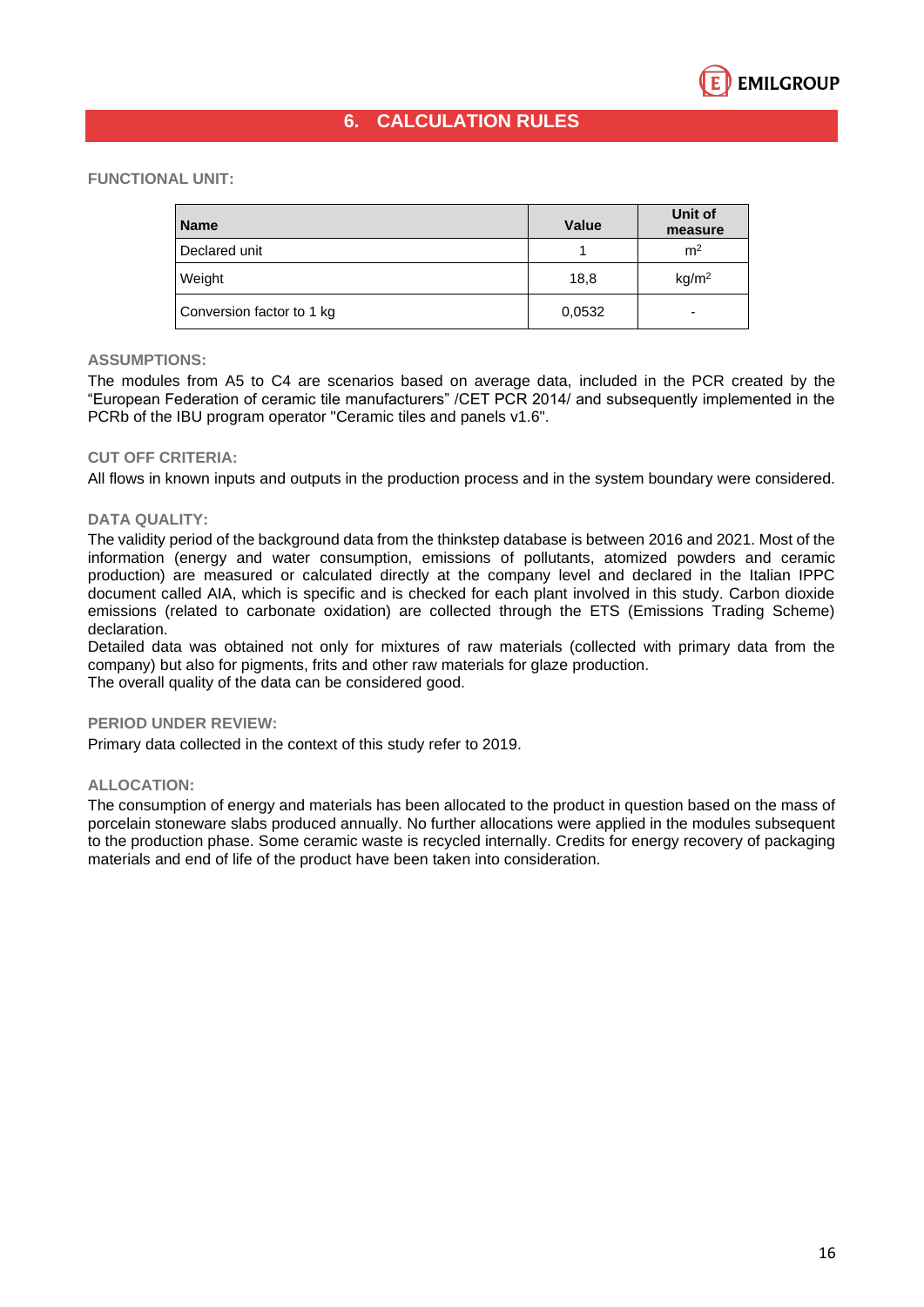

## **7. SCENARIOS**

The modules A1-A3 include all processes described in chapter 4.

The technical information concerning the declared modules beyond A1-A3 and related scenarios are based on average data, in accordance with the "European Federation of Ceramic Tile Manufacturers" and subsequently implemented by the PCRb of the IBU program operator "Ceramic tiles and panels v1.6".

### **Transport (A4):**

For transport distances less than 300 km, the return journeys of the vehicles used are considered to be empty. Return journeys over 300 km covered by vehicles are considered at full load. This assumption is applied for any type of transport present in the analyzed system.

| <b>Name</b>                                                                               | Value | Unit of<br>measure |  |
|-------------------------------------------------------------------------------------------|-------|--------------------|--|
| Litres of fuel (per functional unit)                                                      | 31    | $1/100$ km         |  |
| Capacity utilization volume factor (including empty runs)                                 | 0.85  |                    |  |
| National destination Truck with a capacity of 27 tons<br>$(25.7\% \text{ of slabs sold})$ | 300   | km                 |  |
| European destination Truck with a capacity of 27 tons<br>$(43.9%$ of slabs sold)          | 1390  | km                 |  |
| Transoceanic freight ship (30.4% of slabs sold)                                           | 6520  | km                 |  |

#### **Installation into the building (A5):**

For the installation stage, 3 options are defined, where different materials can be used.

- Option 1: adhesives, mortar and water;
- Option 2: mortar dispersion adhesives and polysulfides;
- Option 3: cementitious adhesives (different quantities for different tile size).

These considerations are based on average data from different manufacturers of ceramic tiles in Europe. In this EPD it is assumed that the slabs are installed using cementitious adhesive (option 3).

| Option 3 (large size tiles) | Value | Unit of<br>measure |
|-----------------------------|-------|--------------------|
| Cementitious adhesive       | 6     | kg                 |

For the treatment of packaging waste, a European average scenario is used and shown, taken from "Eurostat, 2019"; therefore, the end of life is recycling, energy recovery and landfill for plastic and paper, instead reuse, energy recovery and landfill for wood.

The ceramic material loss considered is 6,5%.

#### **Use (B1):**

Porcelain stoneware slabs are robust and have a hard, abrasion-resistant surface.

There are no impacts on the environment during the use stage.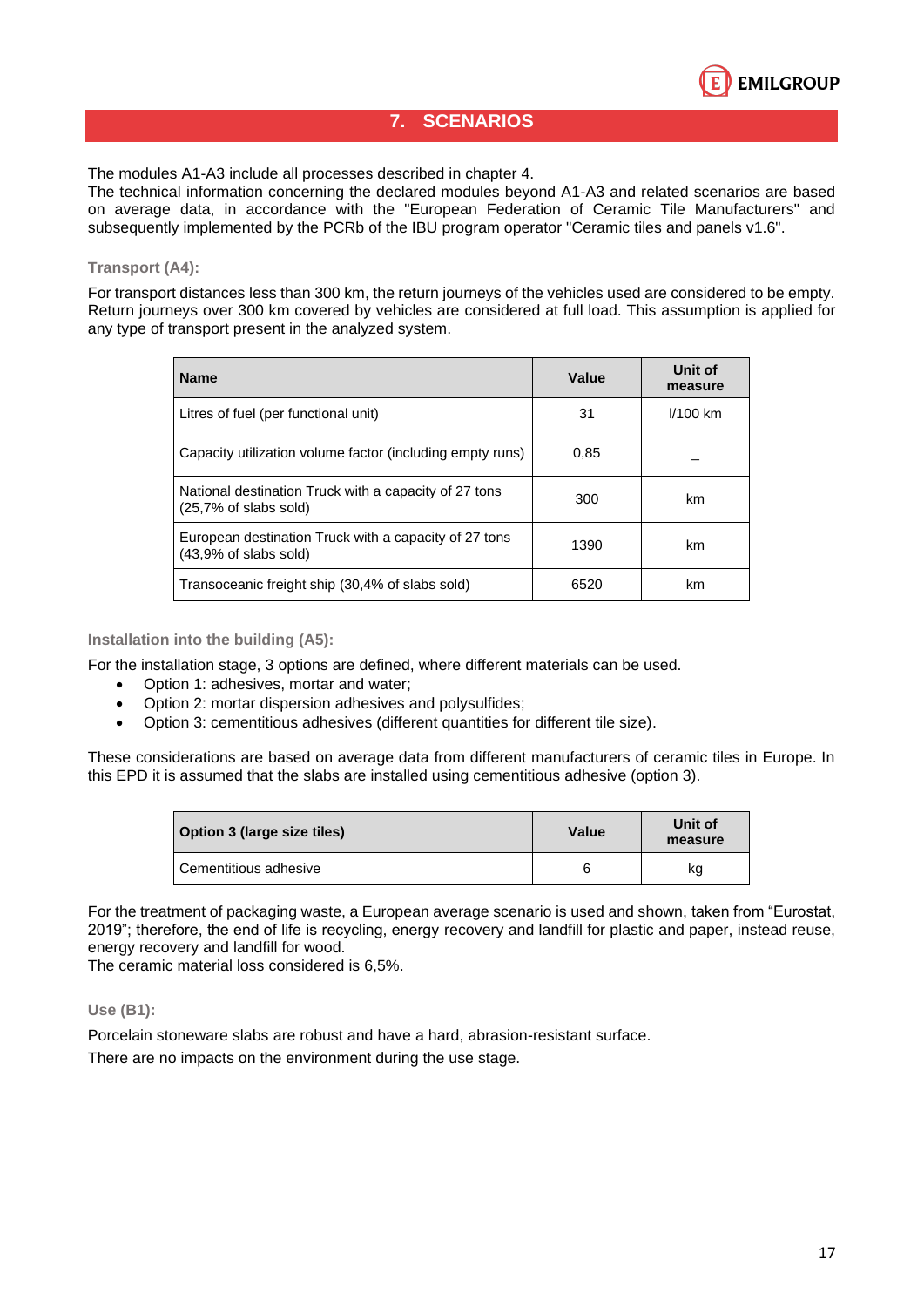

**Maintenance (B2):**

Ceramic covering products shall be cleaned regularly, to a greater or lesser degree, depending on the type of building: residential, commercial, healthcare. Thus, the consumption of water and disinfectant has been considered. The values declared in this stage refer to a time period of 1 year for the residential use.

Residential use: 0,2 ml of detergent and 0,1 l of water are used to wash 1 m2 of ceramic slabs once a week for flooring and every three months for wall coverings.

This stage scenario is based on average data from different manufacturers of ceramic tiles in Europe.

| <b>Name</b>                  | <b>Value</b> | Unit of<br>measure |
|------------------------------|--------------|--------------------|
| Water consumption            | 0,1          |                    |
| Detergent                    | 0,2          | ml                 |
| Floor tile maintenance cycle | 2600         | Number/SL          |
| Wall tile maintenance cycle  | 200          | Number/SL          |

**Repair, replacement and refurbishment (B3, B4, B5):**

In general, the service life of ceramic slabs is the same as the building lifetime. No additional repair, replacement and refurbishment are required for ceramic slabs.

**Operational energy and water use (B6, B7):** 

These modules are not relevant for ceramic slabs.

#### **End of life (C1-C4):**

C1: This module is not relevant for ceramic slabs.

C2: The ceramic slabs demolition waste is transported from the building site to a container or treatment plant by truck and an average distance of 20 km is considered. The return trip shall be included in the system. It can be considered an average distance of 30 km from the container or treatment plant to final destination.

C3-C4: the end-of-life scenario is described in the following table:

| <b>Name</b>               | <b>Value</b> | Unit of<br>measure |
|---------------------------|--------------|--------------------|
| Recycling percentage (C3) | 70           | %                  |
| Landfill percentage (C4)  | 30           | %                  |

**Benefits and loads beyond the product system boundary (D):**

Module D includes credits from materials recycling of slabs and packaging, energy credits from thermal recovery of the packaging.

## **8. ENVIRONMENT AND HEALTH DURING USE**

Ceramics are inherently inert, chemically stable and therefore, during use, do not emit pollutants or substances which are dangerous for the environment and for health, such as: VOC and radon.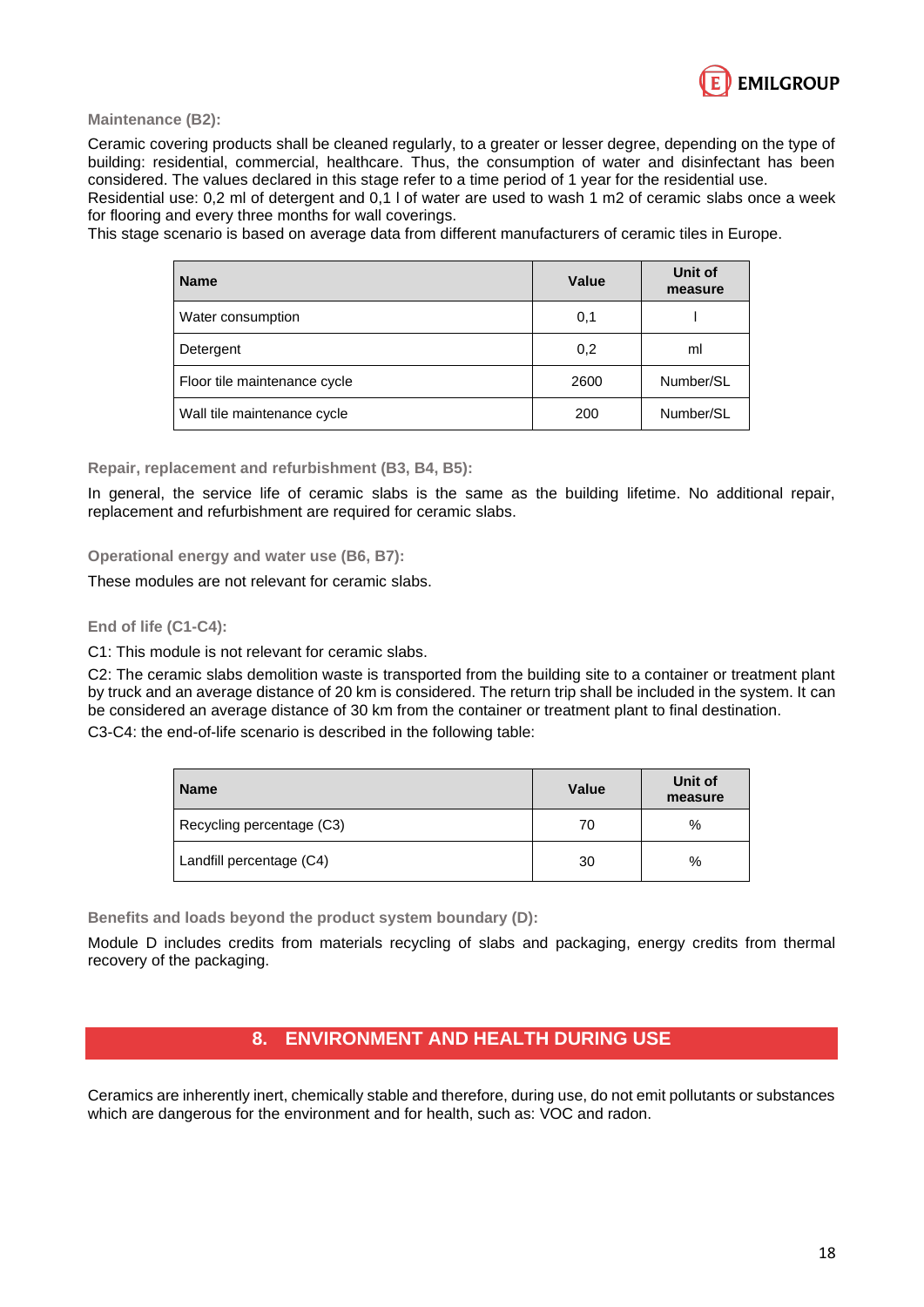

## **9. OTHER ADDITIONAL ENVIRONMENTAL INFORMATION**

#### **MINIMUM ENVIRONMENTAL CRITERIA (CAM):**

Porcelain stoneware slabs by Emilceramica Srl comply with the Italian Legislation Minimum Environmental Criteria (CAM), defined under the "Plan for environmental sustainability of consumption in the public administration sector" and adopted by Decree of the Minister of the Environment and Protection of the Territory and the Sea (11 October 2017).

The criteria for the ceramic tiles refer to the following parameters among those adopted at the European level for the allocation of the EU-Ecolabel ecological mark to the "hard covering" category (Decision 2009/607/EC):

4.2 *Consumption and use of water*: the water consumption at the manufacturing stage, from raw material preparation to firing operations, for the fired products shall not exceed the value of 1 litre/kg of product. The wastewater produced by the processes included in the production chain shall reach a recycling ratio of at least 90%.

4.3.b *Emissions to air* (for particulate matter and fluorides): The emissions to air for the firing stage only shall not exceed the following: Particulate matter (dust) 200 mg/m2 (test method EN 13284-1), Fluorides (as HF) 200 mg/m2 (test method ISO 15713); The total cold emissions to air shall not exceed the value: Particulate matter (dust) 5 g/m 2 (test method EN 13284-1).

4.4 *Emissions into the water*: in Emilceramica Srl plants waste industrial water are completely recycled into the production, without generate water emissions; therefore, the criterion is not applicable.

5.2 *Waste recovery:* at least 85 % (by weight) of the total waste generated by the processes shall be recovered according to the general terms and definitions established by Council Directive 75/442/EEC.

| <b>Requirement</b>                                                                                                                                                                                                                                      | <b>Parameter</b>                                          | <b>Declared value</b> | Unit of<br>measure | <b>Test method</b> |
|---------------------------------------------------------------------------------------------------------------------------------------------------------------------------------------------------------------------------------------------------------|-----------------------------------------------------------|-----------------------|--------------------|--------------------|
| Consumption and use<br>of water                                                                                                                                                                                                                         | Fresh water specific consumption in<br>production (Cwp-a) | $\leq 1$              | l/kg               |                    |
|                                                                                                                                                                                                                                                         | Rate of wastewater recycling in<br>production             | $\geq 90$             | $\%$               |                    |
| Emissions to air<br>(the declared values are<br>based on test reports and<br>samples taken in 2020)                                                                                                                                                     | Particulate matter (dust) from cold<br>emissions          | $\leq 5$              | g/m <sup>2</sup>   | EN 13284-1         |
|                                                                                                                                                                                                                                                         | Particulate matter (dust) from firing<br>stage            | ≤ 200                 | mg/m <sup>2</sup>  | EN 13284-1         |
|                                                                                                                                                                                                                                                         | Fluorides (as HF) from firing stage                       | ≤ 200                 | mg/m <sup>2</sup>  | ISO 15713          |
| Emissions into the<br>water                                                                                                                                                                                                                             | Suspended solid emission<br>into water                    | $\leq 40$             | mg/l               | ISO 5667-17        |
|                                                                                                                                                                                                                                                         | Cd emission into water                                    | $\leq 0.015$          | mg/l               | <b>ISO 8288</b>    |
|                                                                                                                                                                                                                                                         | Cr (VI) emission into water                               | $\leq 0.15$           | mg/l               | ISO 11083          |
|                                                                                                                                                                                                                                                         | Pb emission into water                                    | $\leq 0.15$           | mg/l               | <b>ISO 8288</b>    |
| Waste recovery                                                                                                                                                                                                                                          | Total process waste <sup>1)</sup>                         | $\geq 85$             | $%$ (by<br>weight) |                    |
| Note 1): assessed according to the general terms and definitions contained in Council Directive 75/442/EEC. Process waste does not<br>include maintenance waste, organic waste and municipal waste generated by ancillary and administrative activities |                                                           |                       |                    |                    |